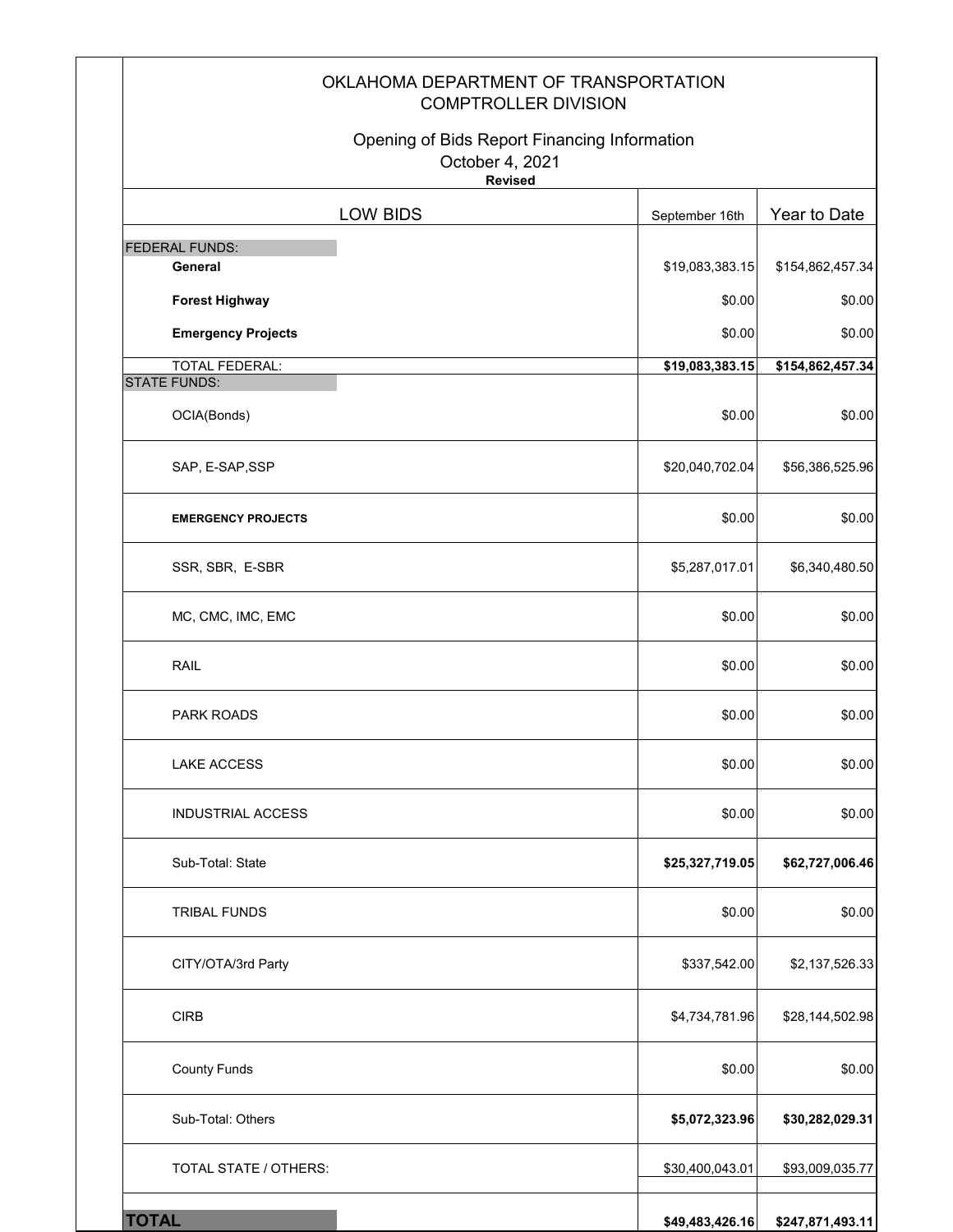## **Oklahoma Department of Transportation Preliminary Bid Opening Report - September 16, 2021, 10:30 A.M.**

|                             |                                                                                                                                                                              | Federal                      |           | <b>State</b>         | Other                                | <b>Total</b> |
|-----------------------------|------------------------------------------------------------------------------------------------------------------------------------------------------------------------------|------------------------------|-----------|----------------------|--------------------------------------|--------------|
|                             |                                                                                                                                                                              |                              |           | 953,610.13           |                                      | 953,610.13   |
| Call Order: 700             | <b>Calendar Days: 90</b>                                                                                                                                                     |                              |           |                      | Division: 5                          |              |
| <b>Contract ID: 210245</b>  |                                                                                                                                                                              | Project Length: 0.119 miles  |           |                      | Planholders: 8                       |              |
| J/P No.: $33855(04)$        |                                                                                                                                                                              | Project No.: SBR-206C(069)SB |           |                      | Bidders: 6                           |              |
| <b>Counties: BLAINE</b>     |                                                                                                                                                                              |                              |           |                      |                                      |              |
|                             | <b>Contract Description: BRIDGE REHABILITATION</b><br>SH-51: OVER GYPSUM ROAD, 1.3 MILES NORTHEAST<br>OF THE SH-51A JUNCTION NEAR SOUTHARD.<br>PROJECT LENGTH = $0.097$ MILE |                              |           |                      |                                      |              |
|                             | Designed by: FREESE & NICHOLS                                                                                                                                                |                              |           |                      |                                      |              |
|                             | <b>Total Bid</b>                                                                                                                                                             |                              | % of Est. |                      |                                      |              |
| <b>Engineer's Estimate:</b> | \$1,097,531.30                                                                                                                                                               |                              |           |                      |                                      |              |
| Low Bid Amount:             | \$953,610.13                                                                                                                                                                 |                              | 86.89     | SEWELL BROS., INC.   |                                      |              |
|                             |                                                                                                                                                                              |                              |           |                      | OKLAHOMA CITY, OK                    |              |
| <b>Other Bid Amounts:</b>   | \$1,046,919.45                                                                                                                                                               |                              | 95.39     | K & R BUILDERS, INC. |                                      |              |
|                             | \$1,071,924.96                                                                                                                                                               |                              | 97.67     |                      | BRIDGECO CONTRACTORS, INC.           |              |
|                             | \$1,170,014.16                                                                                                                                                               |                              | 106.60    |                      | Central Bridge Company               |              |
|                             | \$1,231,969.04                                                                                                                                                               |                              |           |                      | 112.25 BUILT RIGHT CONSTRUCTION, LLC |              |
|                             | \$1,591,395.16                                                                                                                                                               |                              | 145.00    | <b>SUBSIDIARIES</b>  | WILDCAT CONSTRUCTION CO., INC. &     |              |

#### **Non-Bidding Planholders**

B & B CONSTRUCTION SERVICE J.T., INC. HASKELL LEMON CONSTRUCTION CO.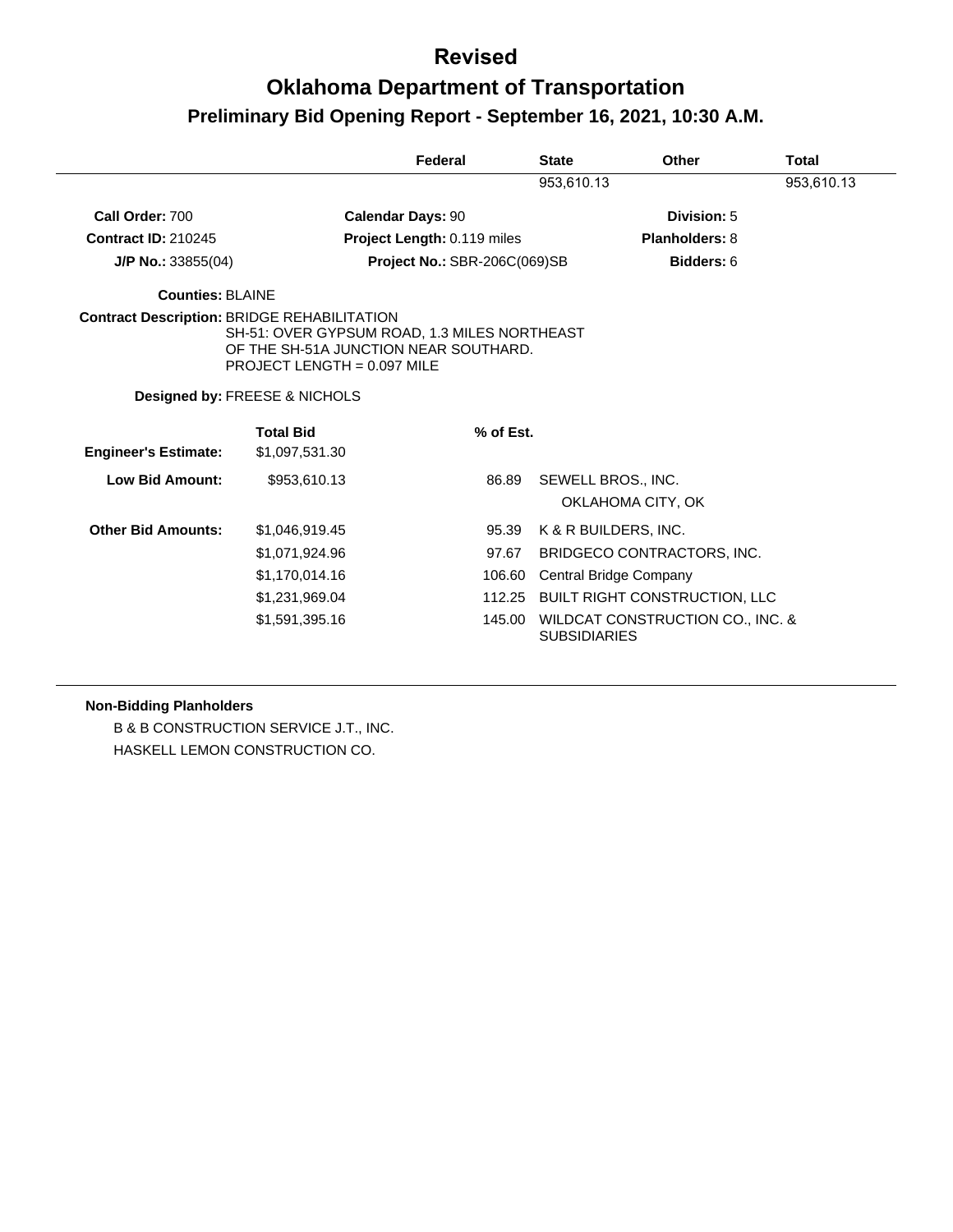## **Oklahoma Department of Transportation Preliminary Bid Opening Report - September 16, 2021, 10:30 A.M.**

|                                                    |                                                                                                                                            | Federal                      | <b>State</b> | Other                                   | <b>Total</b> |
|----------------------------------------------------|--------------------------------------------------------------------------------------------------------------------------------------------|------------------------------|--------------|-----------------------------------------|--------------|
|                                                    |                                                                                                                                            | 440,000.00                   |              | 281,246.19                              | 721,246.19   |
| Call Order: 703                                    |                                                                                                                                            | <b>Calendar Days: 120</b>    |              | Division: 4                             |              |
| <b>Contract ID: 210266</b>                         |                                                                                                                                            | Project Length: 0.135 miles  |              | Planholders: 8                          |              |
| $J/P$ No.: 32883(04)                               |                                                                                                                                            | Project No.: STP-209C(081)Cl |              | <b>Bidders: 5</b>                       |              |
| <b>Counties: CANADIAN</b>                          |                                                                                                                                            |                              |              |                                         |              |
| <b>Contract Description: BRIDGE AND APPROACHES</b> | COUNTY ROAD (EW-89): OVER TRIBUTARY TO WOLF CREEK,<br>5.9 MILES WEST OF THE SH-74 JUNCTION NEAR PIEDMONT.<br>PROJECT LENGTH = $0.135$ MILE |                              |              |                                         |              |
| Designed by:                                       |                                                                                                                                            |                              |              |                                         |              |
| <b>Engineer's Estimate:</b>                        | <b>Total Bid</b><br>\$785,292.05                                                                                                           | % of Est.                    |              |                                         |              |
| <b>Low Bid Amount:</b>                             | \$721,246.19                                                                                                                               | 91.84                        |              | SEWELL BROS., INC.<br>OKLAHOMA CITY, OK |              |
| <b>Other Bid Amounts:</b>                          | \$734,597.04                                                                                                                               | 93.54                        |              | <b>RRY SERVICES LLC</b>                 |              |
|                                                    | \$749,903.47                                                                                                                               | 95.49                        |              | K & R BUILDERS, INC.                    |              |
|                                                    | \$975,009.19                                                                                                                               |                              |              | 124.16 Central Bridge Company           |              |
|                                                    | \$1,108,481.33                                                                                                                             |                              |              | 141.16 BRIDGECO CONTRACTORS, INC.       |              |
|                                                    |                                                                                                                                            |                              |              | (D)                                     |              |

#### **Non-Bidding Planholders**

HASKELL LEMON CONSTRUCTION CO. OBC, INC. SILVER STAR CONSTRUCTION COMPANY, INC.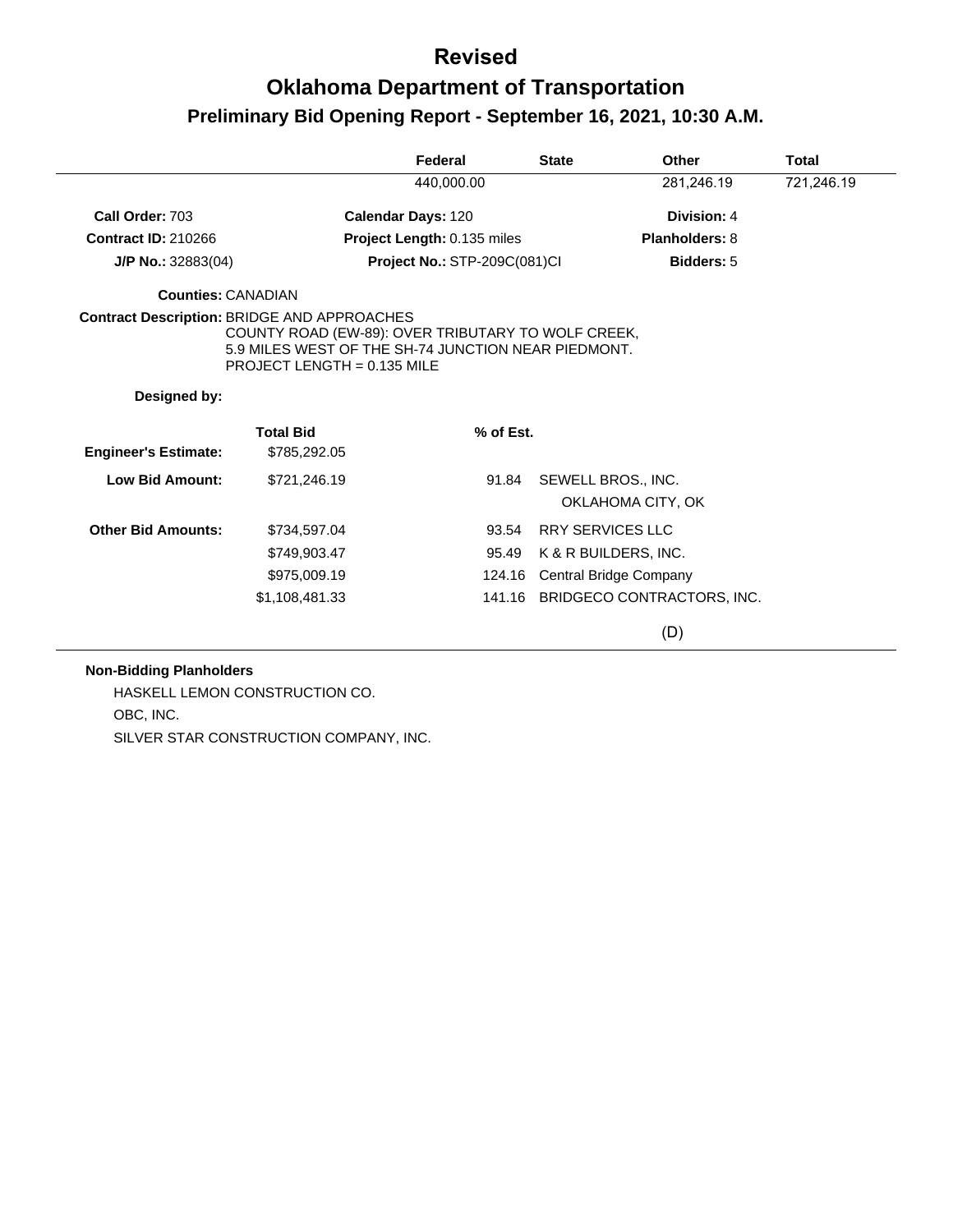# **Oklahoma Department of Transportation Preliminary Bid Opening Report - September 16, 2021, 10:30 A.M.**

|                             |                                                                                                                                                                                                                                                                                          | Federal                            | <b>State</b>              | Other                                                       | <b>Total</b> |
|-----------------------------|------------------------------------------------------------------------------------------------------------------------------------------------------------------------------------------------------------------------------------------------------------------------------------------|------------------------------------|---------------------------|-------------------------------------------------------------|--------------|
|                             |                                                                                                                                                                                                                                                                                          | 532,108.80                         | 133,027.20                |                                                             | 665,136.00   |
| Call Order: 705             |                                                                                                                                                                                                                                                                                          | <b>Calendar Days: 120</b>          |                           | Division: 7                                                 |              |
| <b>Contract ID: 210246</b>  |                                                                                                                                                                                                                                                                                          | <b>Project Length: 0.083 miles</b> |                           | <b>Planholders: 5</b>                                       |              |
| $J/P$ No.: 35330(04)        |                                                                                                                                                                                                                                                                                          | Project No.: STP-210F(086)3B       |                           | <b>Bidders: 5</b>                                           |              |
|                             | <b>Counties: CARTER, STEPHENS</b>                                                                                                                                                                                                                                                        |                                    |                           |                                                             |              |
| <b>Engineer's Estimate:</b> | I-35/SH-7 EB: I-35, OVER SH-53 9.2 MILES NORTH<br>OF THE SH-142 JUNCTION NEAR SPRINGER.<br>SH-7 EB, OVER HELL CREEK 6.2 MILES EAST OF<br>THE COMANCHE COUNTY LINE NEAR DUNCAN.<br>PROJECT LENGTH = $0.000$ MILE<br>Designed by: ODOT BRIDGE DIVISION<br><b>Total Bid</b><br>\$710,505,00 | % of Est.                          |                           |                                                             |              |
| <b>Low Bid Amount:</b>      | \$665,136.00                                                                                                                                                                                                                                                                             | 93.61                              |                           | B & B CONSTRUCTION SERVICE J.T., INC.<br><b>CLAYTON, OK</b> |              |
| <b>Other Bid Amounts:</b>   | \$673,176.13                                                                                                                                                                                                                                                                             | 94.75                              |                           | <b>BUILT RIGHT CONSTRUCTION, LLC</b>                        |              |
|                             | \$730,459.95                                                                                                                                                                                                                                                                             | 102.81                             |                           | PBX CORPORATION                                             |              |
|                             | \$731,886.85                                                                                                                                                                                                                                                                             | 103.01                             | <b>McGill Restoration</b> |                                                             |              |
|                             | \$799,999.99                                                                                                                                                                                                                                                                             | 112.60                             |                           | LOGOS CONSTRUCTION CO., LLC                                 |              |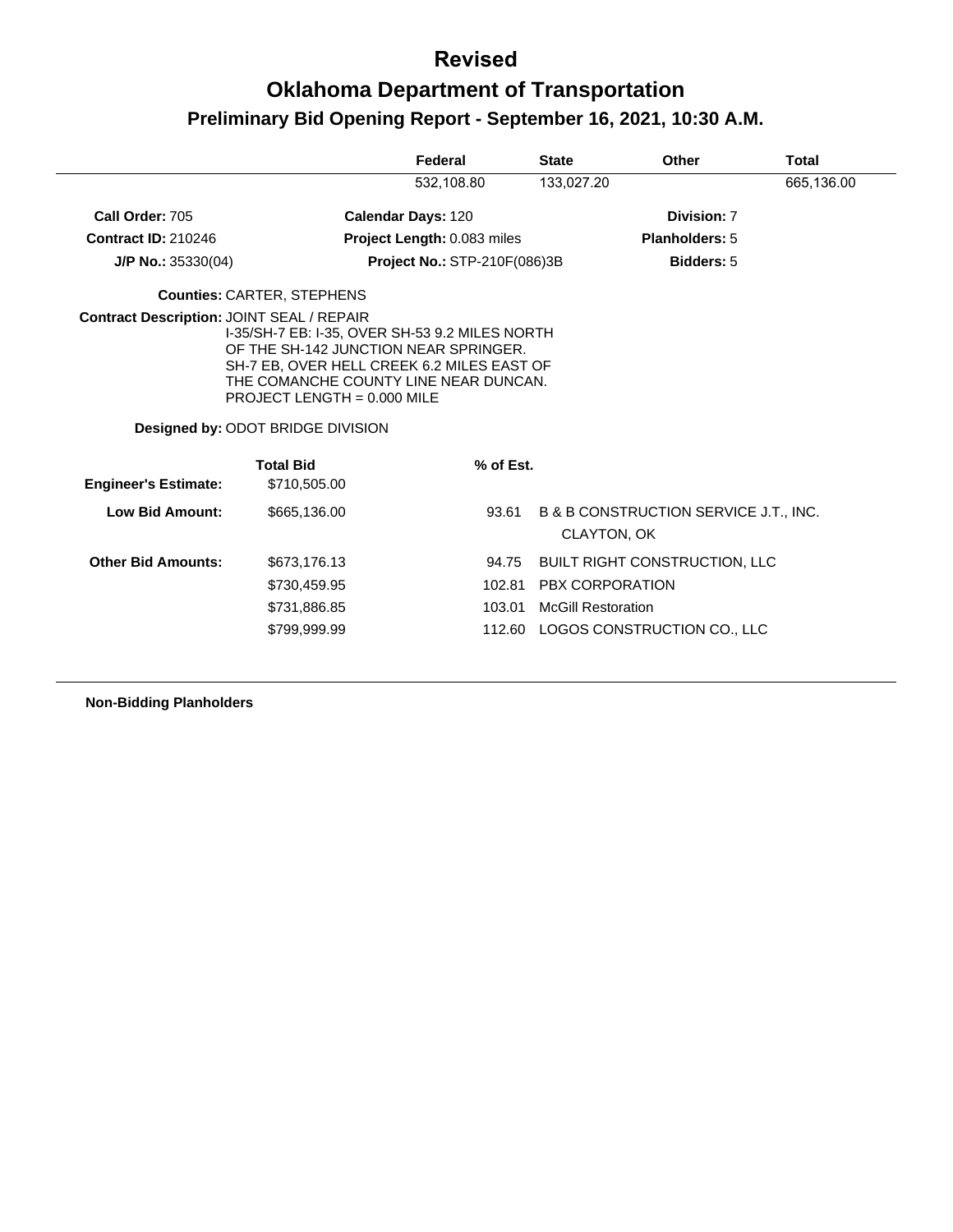# **Oklahoma Department of Transportation Preliminary Bid Opening Report - September 16, 2021, 10:30 A.M.**

|                                                    |                                                                                          | Federal                             | <b>State</b>       | Other                 | Total        |
|----------------------------------------------------|------------------------------------------------------------------------------------------|-------------------------------------|--------------------|-----------------------|--------------|
|                                                    |                                                                                          |                                     | 4,333,406.88       |                       | 4,333,406.88 |
| Call Order: 715                                    |                                                                                          | <b>Calendar Days: 240</b>           |                    | Division: 7           |              |
| <b>Contract ID: 210248</b>                         |                                                                                          | Project Length: 0.025 miles         |                    | <b>Planholders: 5</b> |              |
| $J/P$ No.: 33890(04)                               |                                                                                          | <b>Project No.: SBR-4400(080)SB</b> |                    | <b>Bidders: 5</b>     |              |
| <b>Counties: COMANCHE</b>                          |                                                                                          |                                     |                    |                       |              |
| <b>Contract Description: BRIDGE REHABILITATION</b> | I-44: OVER SH-49, 0.8 MILES SOUTH OF US-62 NEAR LAWTON.<br>$PROJECT$ LENGTH = 0.024 MILE |                                     |                    |                       |              |
| Designed by:                                       |                                                                                          |                                     |                    |                       |              |
|                                                    |                                                                                          |                                     |                    |                       |              |
|                                                    | <b>Total Bid</b>                                                                         | % of Est.                           |                    |                       |              |
| <b>Engineer's Estimate:</b>                        | \$4,770,514.10                                                                           |                                     |                    |                       |              |
| <b>Low Bid Amount:</b>                             | \$4,333,406.88                                                                           | 90.84                               |                    | FRONTIER BRIDGE, INC. |              |
|                                                    |                                                                                          |                                     |                    | OKARCHE, OK           |              |
| <b>Other Bid Amounts:</b>                          | \$4,447,147.05                                                                           | 93.22                               | SEWELL BROS., INC. |                       |              |
|                                                    | \$4,625,975.29                                                                           | 96.97                               |                    | K & R BUILDERS, INC.  |              |
|                                                    | \$4,864,319.38                                                                           | 101.97                              | OBC, INC.          |                       |              |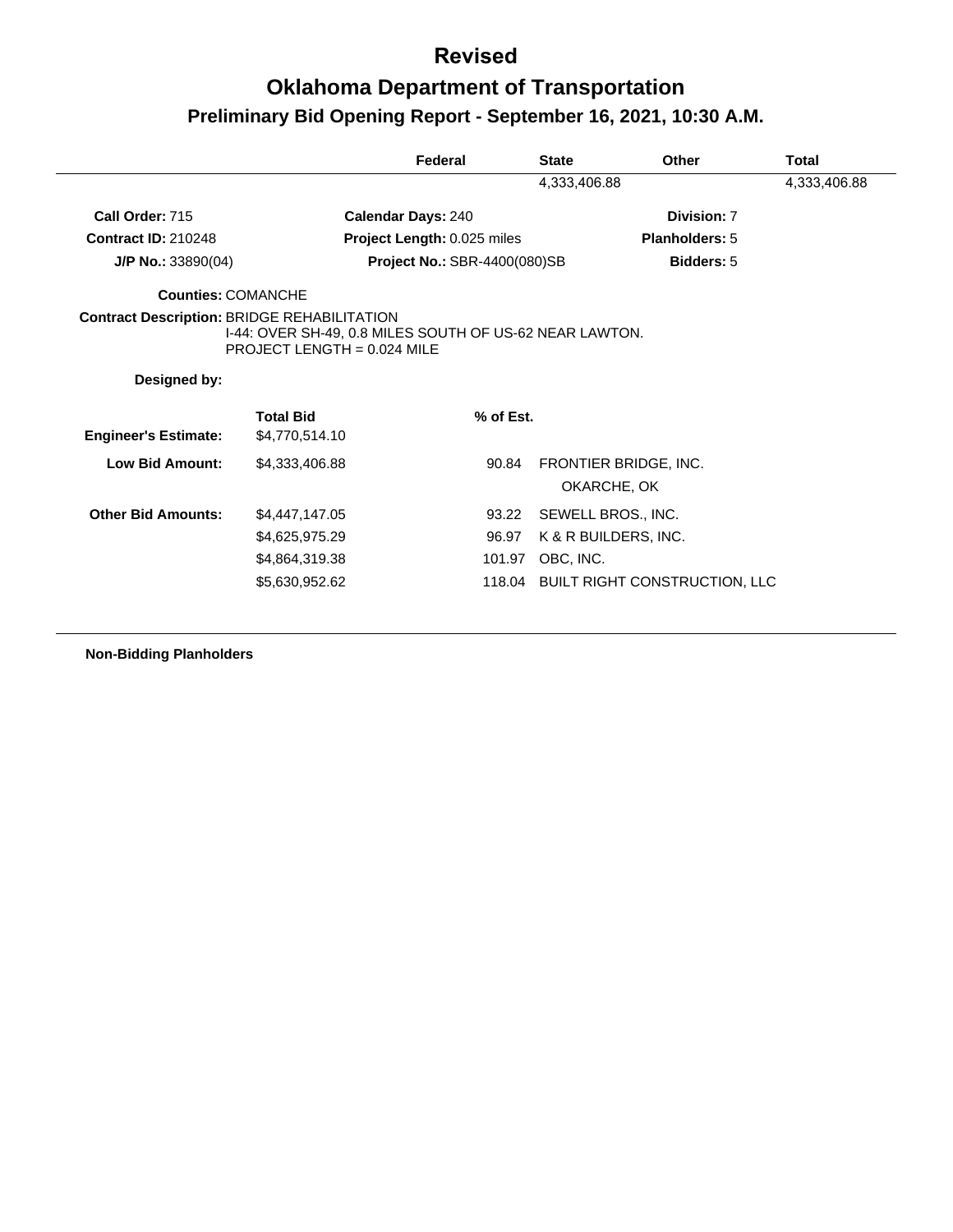## **Oklahoma Department of Transportation Preliminary Bid Opening Report - September 16, 2021, 10:30 A.M.**

|                                                |                                                                                                                                                | Federal                      | <b>State</b>              | Other                                 | <b>Total</b> |
|------------------------------------------------|------------------------------------------------------------------------------------------------------------------------------------------------|------------------------------|---------------------------|---------------------------------------|--------------|
|                                                |                                                                                                                                                | 442,580.80                   | 110,645.20                |                                       | 553,226.00   |
| Call Order: 720                                |                                                                                                                                                | <b>Calendar Days: 75</b>     |                           | Division: 5                           |              |
| <b>Contract ID: 210249</b>                     |                                                                                                                                                | Project Length: 0.000 miles  |                           | Planholders: 6                        |              |
| $J/P$ No.: 35337(04)                           |                                                                                                                                                | Project No.: STP-220F(082)3B |                           | Bidders: 6                            |              |
| <b>Counties: CUSTER</b>                        |                                                                                                                                                |                              |                           |                                       |              |
| <b>Contract Description: JOINT SEAL/REPAIR</b> | I-40: OVER LITTLE DEEP CREEK, RAILROAD, AND COUNTY ROAD (N2440 RD), 1.0 MILE<br>WEST OF THE CADDO COUNTY LINE.<br>PROJECT LENGTH = $0.00$ MILE |                              |                           |                                       |              |
|                                                |                                                                                                                                                |                              |                           |                                       |              |
| Designed by:                                   |                                                                                                                                                |                              |                           |                                       |              |
|                                                | <b>Total Bid</b>                                                                                                                               | % of Est.                    |                           |                                       |              |
| <b>Engineer's Estimate:</b>                    | \$664,519.00                                                                                                                                   |                              |                           |                                       |              |
| <b>Low Bid Amount:</b>                         | \$553,226.00                                                                                                                                   | 83.25                        | <b>CLAYTON, OK</b>        | B & B CONSTRUCTION SERVICE J.T., INC. |              |
| <b>Other Bid Amounts:</b>                      | \$566,571.54                                                                                                                                   | 85.26                        | <b>McGill Restoration</b> |                                       |              |
|                                                | \$592,949.25                                                                                                                                   | 89.23                        |                           | LOGOS CONSTRUCTION CO., LLC           |              |
|                                                | \$625,406.00                                                                                                                                   | 94.11                        |                           | <b>BUILT RIGHT CONSTRUCTION, LLC</b>  |              |
|                                                | \$670,228.97                                                                                                                                   |                              | 100.86 PBX CORPORATION    |                                       |              |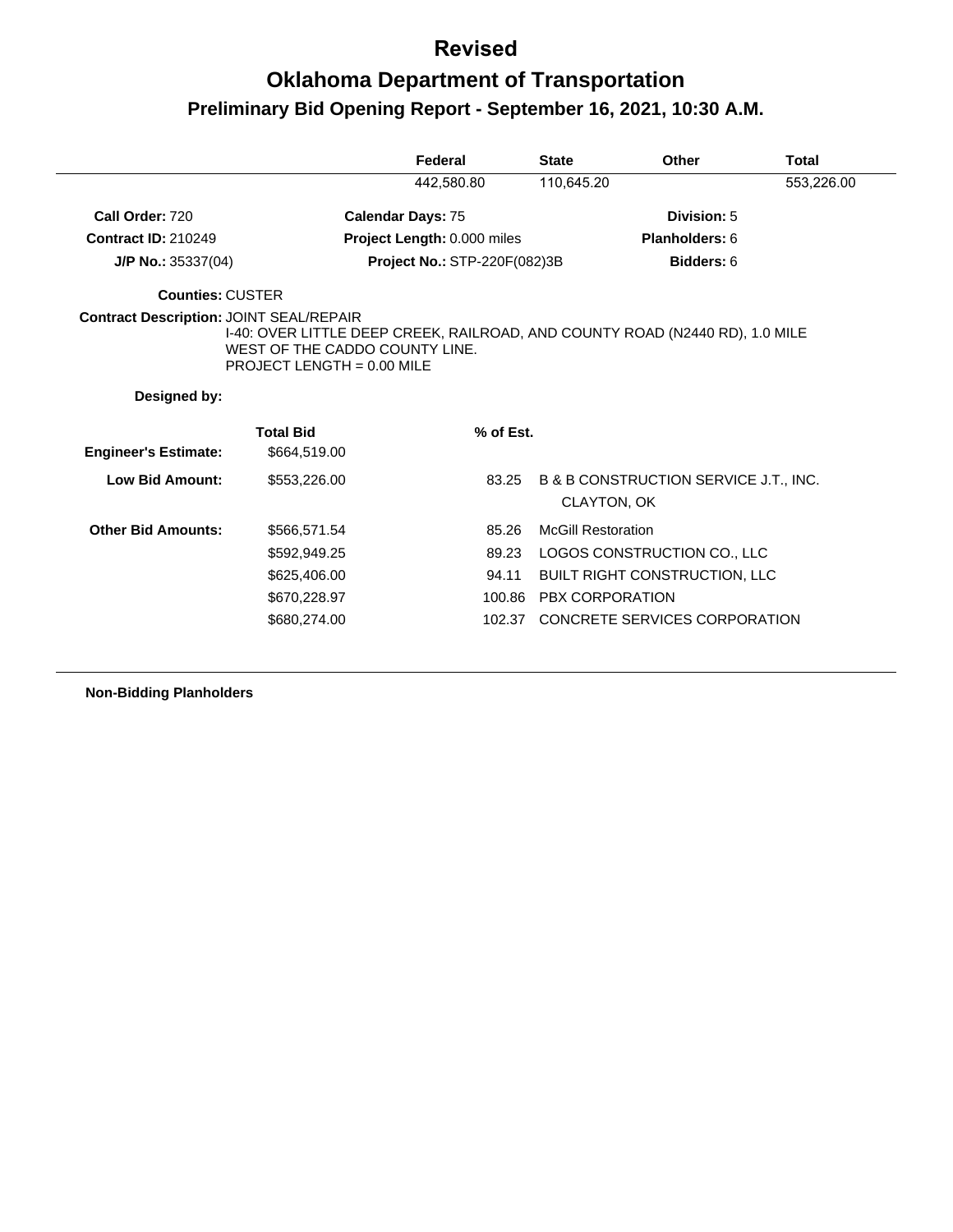## **Oklahoma Department of Transportation Preliminary Bid Opening Report - September 16, 2021, 10:30 A.M.**

|                                                    |                                                                                                                      | Federal                      | <b>State</b> | <b>Other</b>                         | <b>Total</b>  |
|----------------------------------------------------|----------------------------------------------------------------------------------------------------------------------|------------------------------|--------------|--------------------------------------|---------------|
| <b>Deferred</b>                                    |                                                                                                                      | 3,944,000.00                 |              | 10,825,466.93                        | 14,769,466.93 |
| Call Order: 725                                    |                                                                                                                      | Calendar Days: 615           |              | Division: 4                          |               |
| <b>Contract ID: 210250</b>                         |                                                                                                                      | Project Length: 4.462 miles  |              | Planholders: 10                      |               |
| J/P No.: $34557(04)$                               |                                                                                                                      | Project No.: STP-227D(030)Cl |              | <b>Bidders: 3</b>                    |               |
| <b>Counties: GRANT</b>                             |                                                                                                                      |                              |              |                                      |               |
| <b>Contract Description: BRIDGE AND APPROACHES</b> | <b>COUNTY ROADS: OVER MULTIPLE</b><br>CREEKS AT VARIOUS LOCATIONS IN GRANT COUNTY.<br>PROJECT LENGTH = $4.462$ MILES |                              |              |                                      |               |
| Designed by:                                       |                                                                                                                      |                              |              |                                      |               |
| <b>Engineer's Estimate:</b>                        | <b>Total Bid</b><br>\$9,423,388.21                                                                                   | % of Est.                    |              |                                      |               |
|                                                    | \$14,769,466.93                                                                                                      | 156.73                       |              | BRIDGECO CONTRACTORS, INC.           |               |
| <b>Low Bid Amount:</b>                             |                                                                                                                      |                              |              | <b>WELLSTON, OK</b>                  |               |
| <b>Other Bid Amounts:</b>                          | \$15,193,767.81                                                                                                      | 161.23                       |              | DOWNEY CONTRACTING, LLC              |               |
|                                                    | \$18,392,651.91                                                                                                      |                              |              | 195.18 C-P INTEGRATED SERVICES, INC. |               |

SHERWOOD CONSTRUCTION CO., INC. K & R BUILDERS, INC. RRY SERVICES LLC SEWELL BROS., INC. LOGOS CONSTRUCTION CO., LLC ALLEN CONTRACTING, INC./SHELL CONSTRUCTION CO., INC. (JV)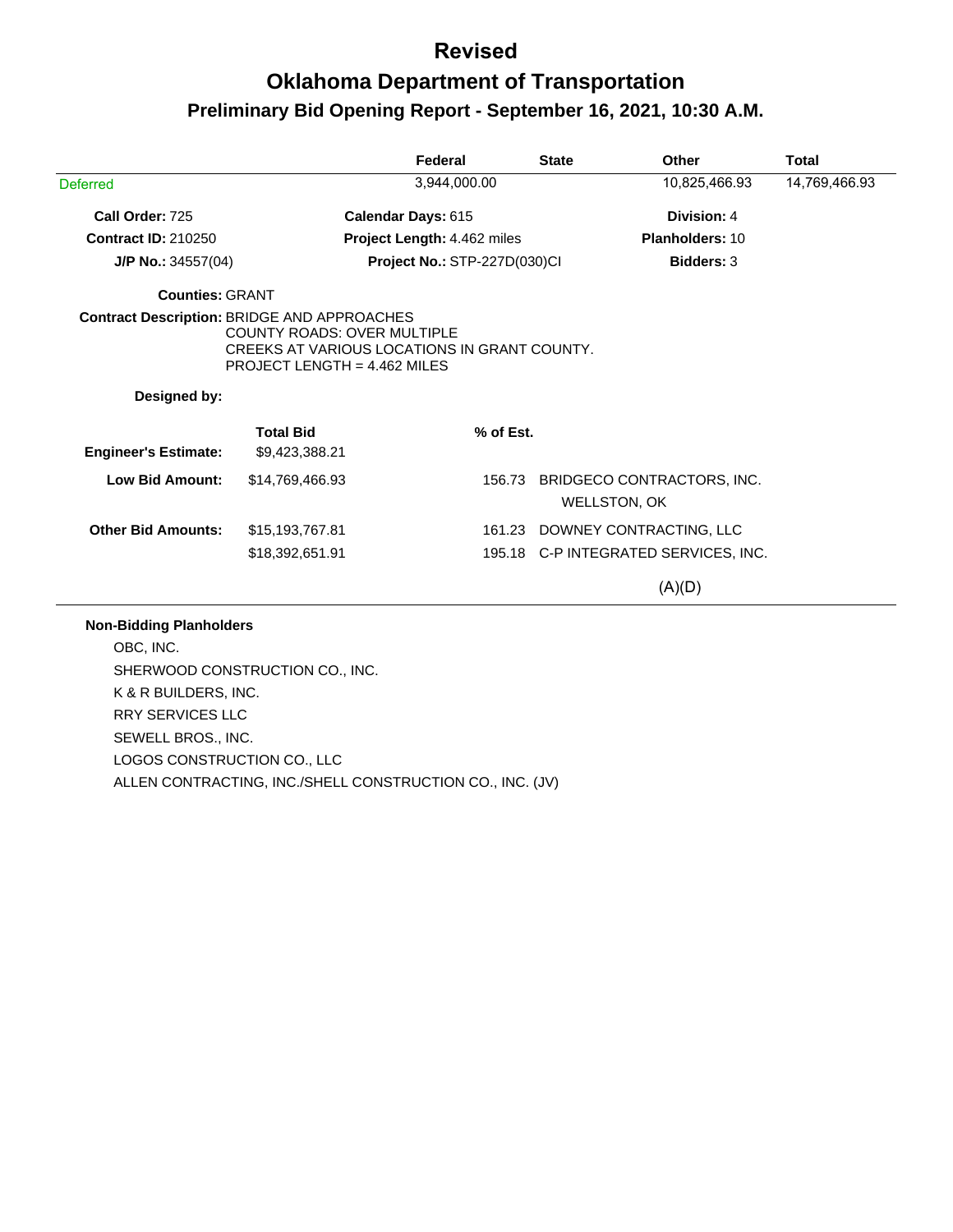## **Oklahoma Department of Transportation Preliminary Bid Opening Report - September 16, 2021, 10:30 A.M.**

|                                 |                                                                                                                                                                | Federal                       | <b>State</b>                | <b>Other</b>      | <b>Total</b> |
|---------------------------------|----------------------------------------------------------------------------------------------------------------------------------------------------------------|-------------------------------|-----------------------------|-------------------|--------------|
|                                 |                                                                                                                                                                |                               |                             | 1,871,092.38      | 1,871,092.38 |
| Call Order: 730                 |                                                                                                                                                                | Calendar Days: 120            |                             | Division: 6       |              |
| <b>Contract ID: 210251</b>      |                                                                                                                                                                | Project Length: 0.416 miles   |                             | Planholders: 5    |              |
| J/P No.: 29831(04)<br>30470(04) |                                                                                                                                                                | Project No.: CIRB-230D(044)RB | CIRB-230C(045)RB            | <b>Bidders: 1</b> |              |
| <b>Counties: HARPER</b>         |                                                                                                                                                                |                               |                             |                   |              |
|                                 | COUNTY ROADS (NS-181/NS-195): NS-181, OVER                                                                                                                     |                               |                             |                   |              |
|                                 | REDOUBT CREEK 2.0 MILES SOUTH OF THE<br>KANSAS STATE LINE. NS-195, OVER SAND<br>CREEK 10.1 MILES SOUTH OF US-64 NEAR SELMAN.<br>PROJECT LENGTH = $0.4164$ MILE |                               |                             |                   |              |
| Designed by:                    |                                                                                                                                                                |                               |                             |                   |              |
| <b>Engineer's Estimate:</b>     | <b>Total Bid</b><br>\$1,481,599.56                                                                                                                             |                               | % of Est.                   |                   |              |
| <b>Low Bid Amount:</b>          | \$1,871,092.38                                                                                                                                                 |                               | 126.29 K & R BUILDERS, INC. |                   |              |
|                                 |                                                                                                                                                                |                               |                             | WHEATLAND, OK     |              |

#### **Non-Bidding Planholders**

BRIDGECO CONTRACTORS, INC. H & H BRIDGE COMPANY SEWELL BROS., INC. RRY SERVICES LLC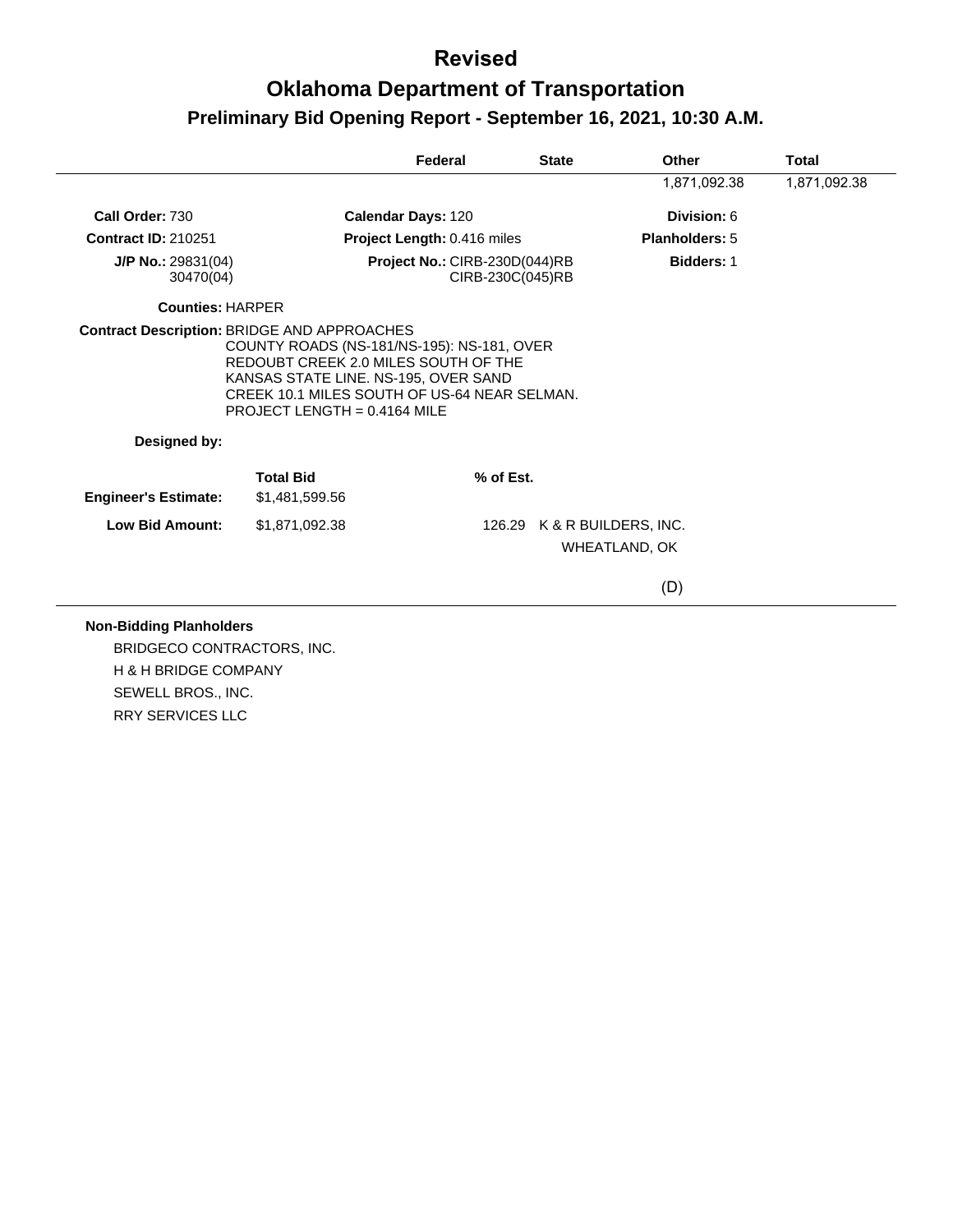# **Oklahoma Department of Transportation Preliminary Bid Opening Report - September 16, 2021, 10:30 A.M.**

|                                                    |                                                                                                                                   | Federal                      | <b>State</b> | <b>Other</b>                                        |             | <b>Total</b> |
|----------------------------------------------------|-----------------------------------------------------------------------------------------------------------------------------------|------------------------------|--------------|-----------------------------------------------------|-------------|--------------|
|                                                    |                                                                                                                                   | 364.000.00                   |              |                                                     | 153,316.85  | 517,316.85   |
| Call Order: 735                                    |                                                                                                                                   | <b>Calendar Days: 90</b>     |              |                                                     | Division: 3 |              |
| <b>Contract ID: 210252</b>                         |                                                                                                                                   | Project Length: 0.183 miles  |              | Planholders: 9                                      |             |              |
| $J/P$ No.: 33579(04)                               |                                                                                                                                   | Project No.: STP-235D(066)CI |              |                                                     | Bidders: 8  |              |
| <b>Counties: JOHNSTON</b>                          |                                                                                                                                   |                              |              |                                                     |             |              |
| <b>Contract Description: BRIDGE AND APPROACHES</b> | COUNTY ROAD (ENGLISH ROAD/NS-3683): OVER SANDY<br>CREEK, 2.8 MILES NORTH OF SH-48A NEAR COLEMAN.<br>PROJECT LENGTH = $0.171$ MILE |                              |              |                                                     |             |              |
|                                                    | Designed by: CIRCUIT ENGINEERING DISTRICT #4                                                                                      |                              |              |                                                     |             |              |
| <b>Engineer's Estimate:</b>                        | <b>Total Bid</b><br>\$456,272.30                                                                                                  | % of Est.                    |              |                                                     |             |              |
| <b>Low Bid Amount:</b>                             | \$517,316.85                                                                                                                      |                              | 113.38       | <b>BUILT RIGHT CONSTRUCTION, LLC</b><br>SAVANNA, OK |             |              |
| <b>Other Bid Amounts:</b>                          | \$525,623.36                                                                                                                      |                              | 115.20       | H & H BRIDGE COMPANY                                |             |              |
|                                                    | \$546,371.58                                                                                                                      |                              | 119.75       | <b>RRY SERVICES LLC</b>                             |             |              |
|                                                    | \$571,794.21                                                                                                                      |                              |              | 125.32 BRIDGECO CONTRACTORS, INC.                   |             |              |
|                                                    | \$578,799.13                                                                                                                      | 126.85                       |              | <b>Treas Construction Inc</b>                       |             |              |
|                                                    | \$593,879.43                                                                                                                      |                              |              | 130.16 HUB Construction, Inc.                       |             |              |
|                                                    | \$612,985.10                                                                                                                      |                              | 134.35       | K & R BUILDERS, INC.                                |             |              |
|                                                    | \$640,069.45                                                                                                                      |                              | 140.28       | Central Bridge Company                              |             |              |
|                                                    |                                                                                                                                   |                              |              | (D)                                                 |             |              |

#### **Non-Bidding Planholders**

HASKELL LEMON CONSTRUCTION CO.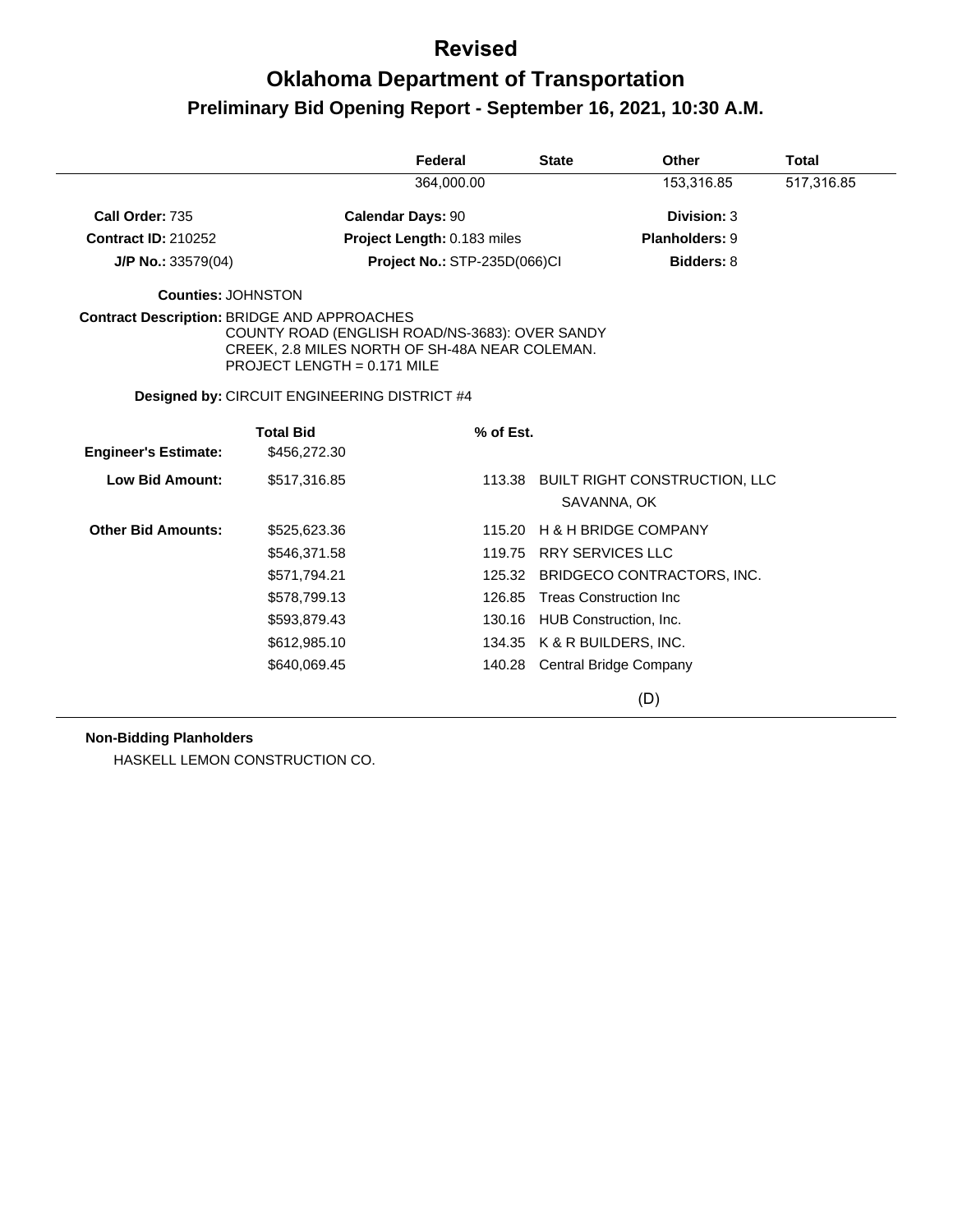# **Oklahoma Department of Transportation Preliminary Bid Opening Report - September 16, 2021, 10:30 A.M.**

|                                                    |                                                                                                                                                                                    | Federal                      | <b>State</b>        | <b>Other</b>                         | <b>Total</b> |
|----------------------------------------------------|------------------------------------------------------------------------------------------------------------------------------------------------------------------------------------|------------------------------|---------------------|--------------------------------------|--------------|
|                                                    |                                                                                                                                                                                    | 560,079.00                   |                     | 128,419.95                           | 688,498.95   |
| Call Order: 745                                    |                                                                                                                                                                                    | <b>Calendar Days: 150</b>    |                     | Division: 8                          |              |
| <b>Contract ID: 210253</b>                         |                                                                                                                                                                                    | Project Length: 0.190 miles  |                     | Planholders: 10                      |              |
| $J/P$ No.: 30486(04)                               |                                                                                                                                                                                    | Project No.: STP-249D(056)Cl |                     | <b>Bidders: 8</b>                    |              |
| <b>Counties: MAYES</b>                             |                                                                                                                                                                                    |                              |                     |                                      |              |
| <b>Contract Description: BRIDGE AND APPROACHES</b> | COUNTY ROAD (NS-427): OVER CHOUTEAU CREEK TRIBUTARY,<br>2.4 MILES NORTH OF US-412 JUNCTION NEAR CHOUTEAU.<br>PROJECT LENGTH = 0.180 MILE<br>Designed by: KELLOGG ENGINEERING, INC. |                              |                     |                                      |              |
|                                                    | <b>Total Bid</b>                                                                                                                                                                   | % of Est.                    |                     |                                      |              |
| <b>Engineer's Estimate:</b>                        | \$904,950.35                                                                                                                                                                       |                              |                     |                                      |              |
| <b>Low Bid Amount:</b>                             | \$688,498.95                                                                                                                                                                       | 76.08                        |                     | <b>RRY SERVICES LLC</b>              |              |
|                                                    |                                                                                                                                                                                    |                              |                     | STILLWATER, OK                       |              |
| <b>Other Bid Amounts:</b>                          | \$699,000.00                                                                                                                                                                       | 77.24                        |                     | Tri Star Construction Arkansas, LLC  |              |
|                                                    | \$702,434.79                                                                                                                                                                       | 77.62                        |                     | <b>H &amp; H BRIDGE COMPANY</b>      |              |
|                                                    | \$705,887.73                                                                                                                                                                       | 78.00                        |                     | <b>Treas Construction Inc.</b>       |              |
|                                                    | \$813,643.99                                                                                                                                                                       | 89.91                        | <b>CONSTRUCTION</b> | BRIGHT LIGHTING, INC. DBA BL TOWER   |              |
|                                                    | \$891,795.55                                                                                                                                                                       | 98.55                        |                     | BUILT RIGHT CONSTRUCTION, LLC        |              |
|                                                    | \$896,195.87                                                                                                                                                                       | 99.03                        |                     | <b>B &amp; B BRIDGE COMPANY, LLC</b> |              |
|                                                    | \$991,492.80                                                                                                                                                                       |                              |                     | 109.56 CONCRETE SERVICES CORPORATION |              |
|                                                    |                                                                                                                                                                                    |                              |                     | (D)                                  |              |

#### **Non-Bidding Planholders**

B & B CONSTRUCTION SERVICE J.T., INC. GRADE LINE CONSTRUCTION, LLC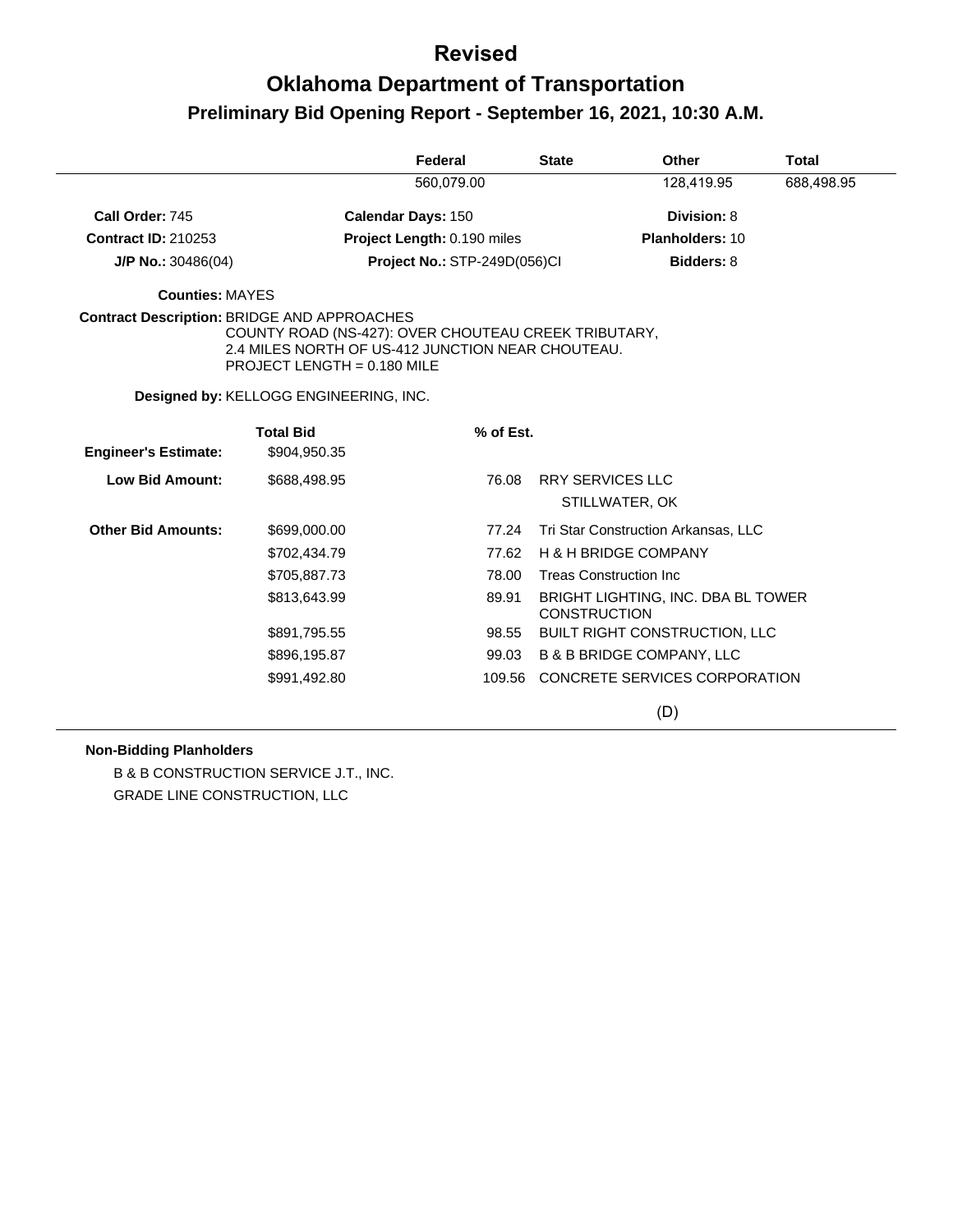# **Oklahoma Department of Transportation Preliminary Bid Opening Report - September 16, 2021, 10:30 A.M.**

|                                                        |                                                                                                            | Federal                             | <b>State</b> | <b>Other</b>                        | Total        |
|--------------------------------------------------------|------------------------------------------------------------------------------------------------------------|-------------------------------------|--------------|-------------------------------------|--------------|
|                                                        |                                                                                                            | 815,562.84                          | 203,890.71   |                                     | 1,019,453.55 |
| Call Order: 750                                        |                                                                                                            | <b>Calendar Days: 90</b>            |              | Division: 7                         |              |
| <b>Contract ID: 210179</b>                             |                                                                                                            | Project Length: 0.294 miles         |              | Planholders: 6                      |              |
| $J/P$ No.: 33470(04)                                   |                                                                                                            | <b>Project No.: STP-250C(033)PM</b> |              | <b>Bidders: 3</b>                   |              |
| <b>Counties: MURRAY</b>                                |                                                                                                            |                                     |              |                                     |              |
| <b>Contract Description: GRADE, DRAIN, AND SURFACE</b> | SH-110: FROM 2.0 MILES SOUTH OF THE SH-7 JUNCTION, EXTEND NORTH NEAR DAVIS.<br>PROJECT LENGTH = 0.294 MILE |                                     |              |                                     |              |
| Designed by:                                           |                                                                                                            |                                     |              |                                     |              |
|                                                        | <b>Total Bid</b>                                                                                           | % of Est.                           |              |                                     |              |
| <b>Engineer's Estimate:</b><br><b>Low Bid Amount:</b>  | \$1,084,437.35<br>\$1,019,453.55                                                                           | 94.01                               | DAVIS, OK    | Seal Masters, Inc. DBA Pavers, Inc. |              |
| <b>Other Bid Amounts:</b>                              | \$1,047,101.82                                                                                             | 96.56                               |              | SCHIRALLI CONSTRUCTION CORP.        |              |

#### **Non-Bidding Planholders**

HASKELL LEMON CONSTRUCTION CO. BUILT RIGHT CONSTRUCTION, LLC OVERLAND CORPORATION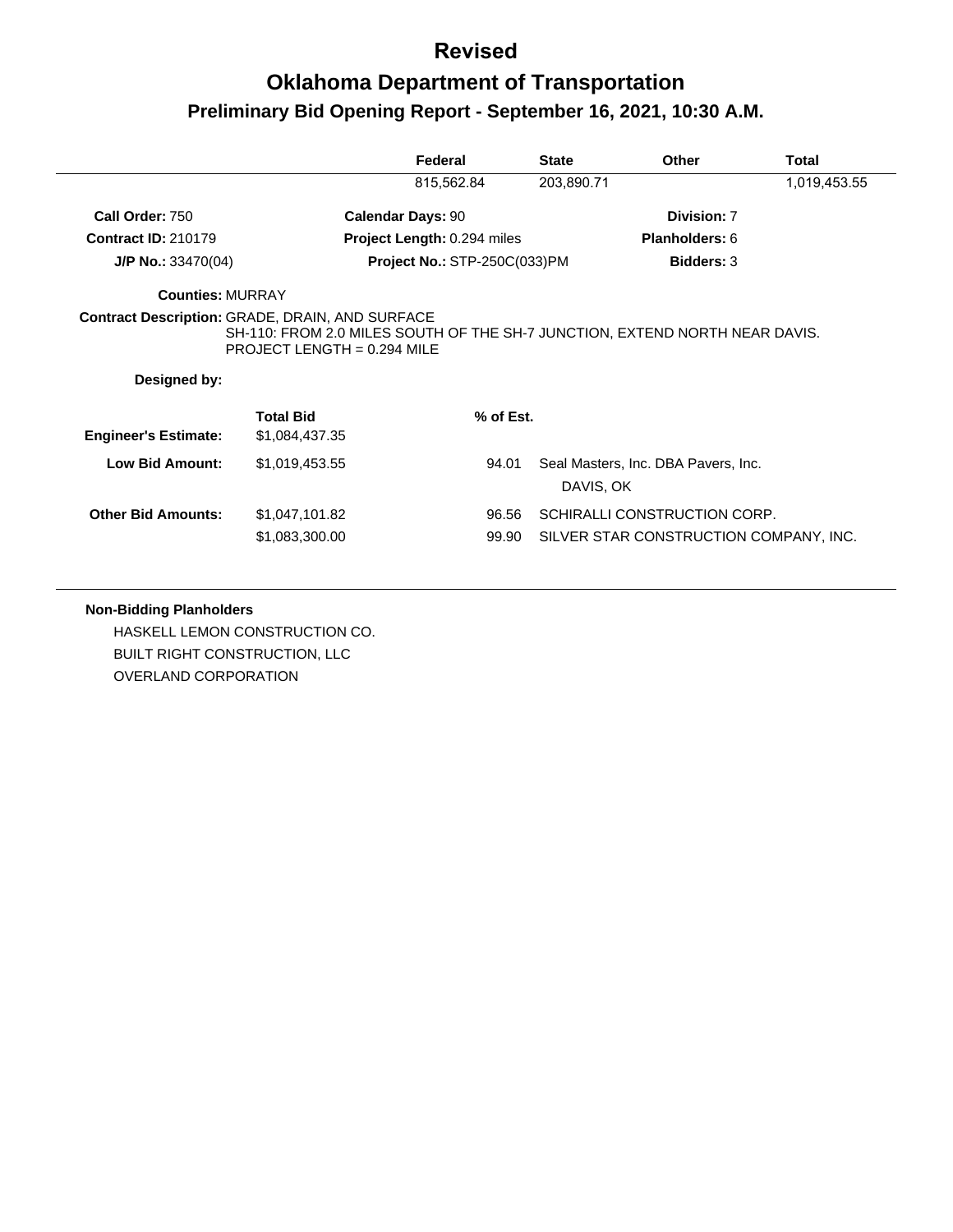## **Oklahoma Department of Transportation Preliminary Bid Opening Report - September 16, 2021, 10:30 A.M.**

|                                   |                                                                | Federal                                                                                                                               | <b>State</b>                   | <b>Other</b>                                      | Total         |
|-----------------------------------|----------------------------------------------------------------|---------------------------------------------------------------------------------------------------------------------------------------|--------------------------------|---------------------------------------------------|---------------|
| Rejected                          |                                                                | 64,413,784.13                                                                                                                         | 4,580,720.49                   |                                                   | 68,994,504.62 |
| Call Order: 755                   |                                                                | <b>Calendar Days: 720</b>                                                                                                             |                                | Division: 1                                       |               |
| <b>Contract ID: 210212</b>        |                                                                | <b>Project Length: 2.103 miles</b>                                                                                                    |                                | <b>Planholders: 5</b>                             |               |
| $J/P$ No.: 30416(04)<br>33812(04) |                                                                | Project No.: NHPP-251N(117)PM<br>SBR-251B(121)SB                                                                                      |                                | <b>Bidders: 1</b>                                 |               |
| <b>Counties: MUSKOGEE</b>         |                                                                |                                                                                                                                       |                                |                                                   |               |
|                                   | IN MUSKOGEE AND FORT GIBSON.<br>PROJECT LENGTH = $1.516$ MILES | US-62: OVER ARKANSAS RIVER, OG&E RAILROAD<br>AND CITY STREET (55TH STREET): 0.5 MILES<br>AND 1.3 MILES EAST OF THE SH-165 INTERCHANGE |                                |                                                   |               |
| Designed by:                      |                                                                |                                                                                                                                       |                                |                                                   |               |
| <b>Engineer's Estimate:</b>       | <b>Total Bid</b><br>\$49,098,147.76                            | % of Est.                                                                                                                             |                                |                                                   |               |
| <b>Low Bid Amount:</b>            | \$68,994,504.62                                                | 140.52                                                                                                                                | Company JV<br>Sand Springs, OK | Jensen Construction Co. / Manhattan Road & Bridge |               |

#### **Non-Bidding Planholders**

ALLEN CONTRACTING, INC./SHELL CONSTRUCTION CO., INC. (JV) Timber Wolf Excavating, LLC PARADIGM CONSTRUCTION & ENGINEERING, INC BECCO CONTRACTORS, INC.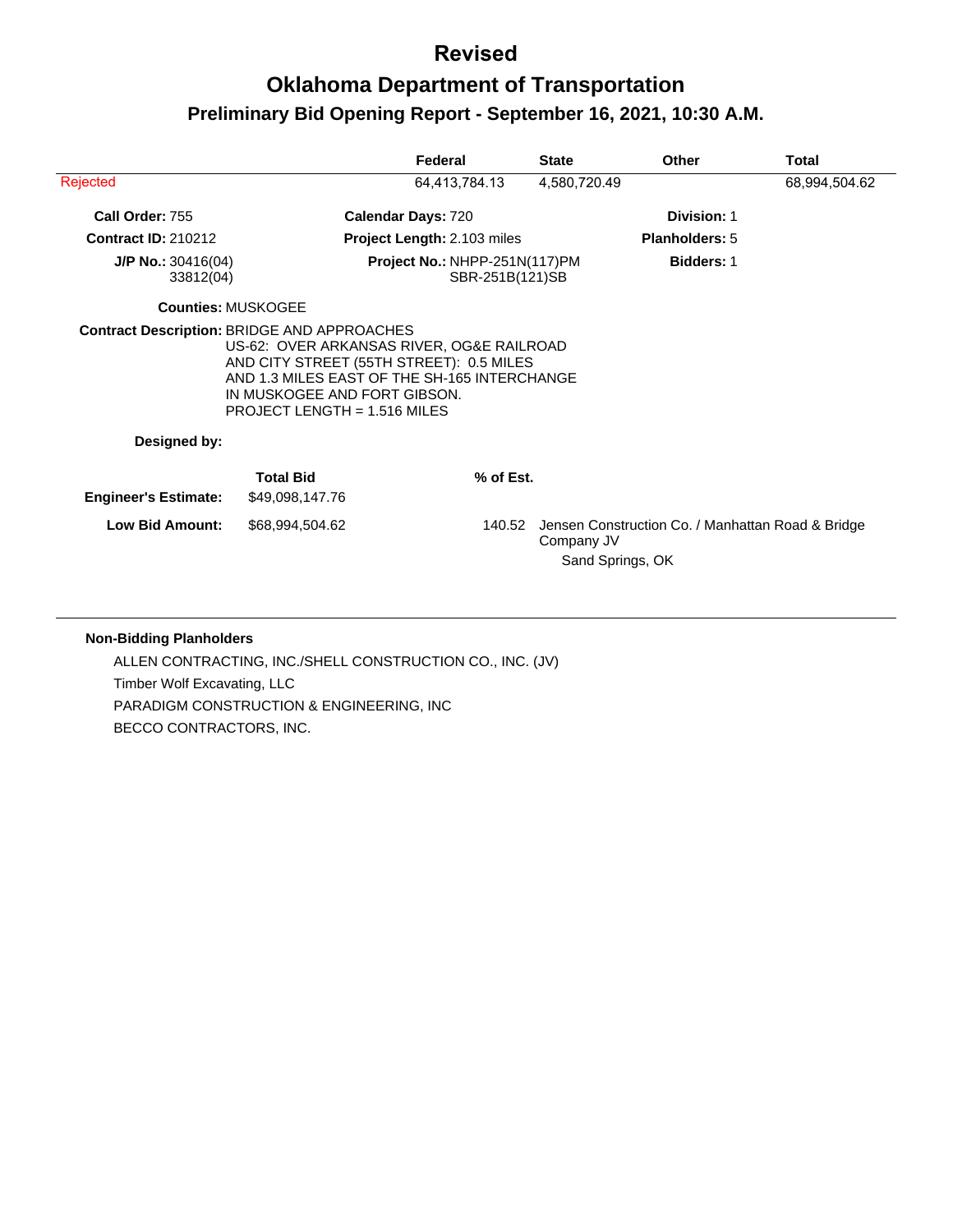|                                                |                                                                                             | Federal                             | <b>State</b>              | Other                                        | <b>Total</b> |
|------------------------------------------------|---------------------------------------------------------------------------------------------|-------------------------------------|---------------------------|----------------------------------------------|--------------|
|                                                |                                                                                             | 340,554.40                          | 85,138.60                 |                                              | 425,693.00   |
| Call Order: 760                                |                                                                                             | <b>Calendar Days: 90</b>            |                           | Division: 1                                  |              |
| <b>Contract ID: 210254</b>                     |                                                                                             | Project Length: 0.000 miles         |                           | <b>Planholders: 5</b>                        |              |
| $J/P$ No.: 35284(04)                           |                                                                                             | <b>Project No.: STP-251F(128)3B</b> |                           | <b>Bidders: 5</b>                            |              |
|                                                | <b>Counties: MUSKOGEE, OKMULGEE, WAGONER</b>                                                |                                     |                           |                                              |              |
| <b>Contract Description: JOINT SEAL/REPAIR</b> | I-40/US-62/US-69/SH-165: AT MULTIPLE LOCATIONS IN DIVISION I.<br>PROJECT LENGTH = 0.00 MILE |                                     |                           |                                              |              |
|                                                |                                                                                             |                                     |                           |                                              |              |
| Designed by:                                   |                                                                                             |                                     |                           |                                              |              |
|                                                | <b>Total Bid</b><br>\$410,988.20                                                            | % of Est.                           |                           |                                              |              |
| <b>Engineer's Estimate:</b><br>Low Bid Amount: | \$425,693.00                                                                                |                                     | SAVANNA, OK               | 103.58 BUILT RIGHT CONSTRUCTION, LLC         |              |
| <b>Other Bid Amounts:</b>                      | \$456,880.94                                                                                | 111.17                              | <b>McGill Restoration</b> |                                              |              |
|                                                | \$458,347.03                                                                                |                                     | 111.52 PBX CORPORATION    |                                              |              |
|                                                | \$468,589.07                                                                                |                                     |                           | 114.02 B & B CONSTRUCTION SERVICE J.T., INC. |              |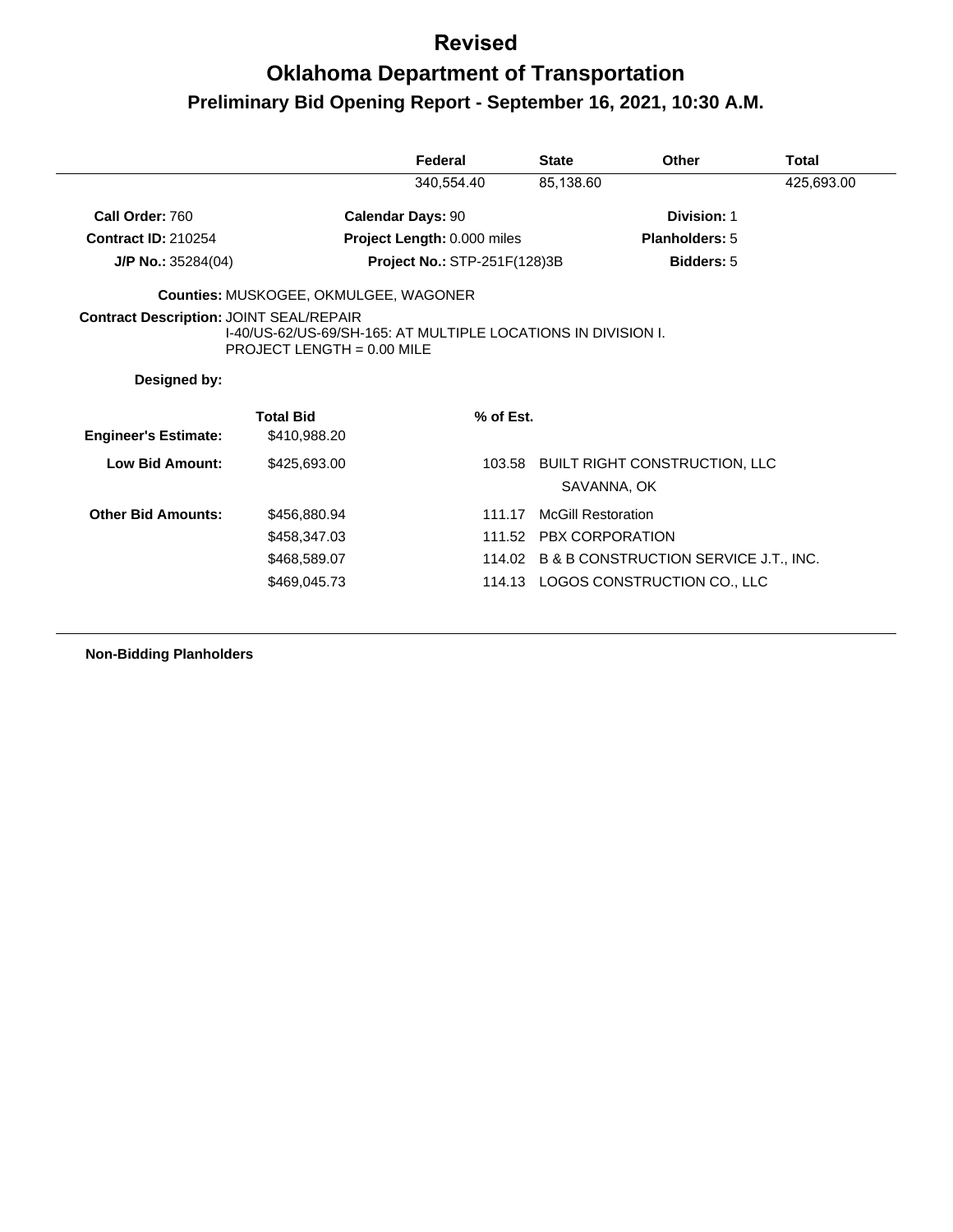# **Oklahoma Department of Transportation Preliminary Bid Opening Report - September 16, 2021, 10:30 A.M.**

|                             |                                                                                        | Federal                      | <b>State</b>        | Other                            | Total      |
|-----------------------------|----------------------------------------------------------------------------------------|------------------------------|---------------------|----------------------------------|------------|
|                             |                                                                                        | 488,458.00                   |                     | 337,542.00                       | 826,000.00 |
| Call Order: 770             |                                                                                        | <b>Calendar Days: 120</b>    |                     | Division: 4                      |            |
| <b>Contract ID: 210255</b>  |                                                                                        | Project Length: 0.200 miles  |                     | <b>Planholders: 4</b>            |            |
| $J/P$ No.: 34170(04)        |                                                                                        | Project No.: STP-255N(539)AG |                     | <b>Bidders: 3</b>                |            |
| Counties: OKLAHOMA          |                                                                                        |                              |                     |                                  |            |
| Designed by:                | INTERSECTION OF WEST MEMORIAL ROAD, IN OKLAHOMA CITY.<br>PROJECT LENGTH = $0.200$ MILE |                              |                     |                                  |            |
| <b>Engineer's Estimate:</b> | <b>Total Bid</b><br>\$654,894.60                                                       | % of Est.                    |                     |                                  |            |
| Low Bid Amount:             | \$826,000.00                                                                           | 126.13                       | <b>COLUMBUS, KS</b> | CROSSLAND HEAVY CONTRACTORS INC. |            |
| <b>Other Bid Amounts:</b>   | \$827,584.60                                                                           | 126.37                       |                     | DOWNEY CONTRACTING, LLC          |            |
|                             | \$866,235.50                                                                           |                              |                     |                                  |            |
|                             |                                                                                        |                              |                     | 132.27 RUDY CONSTRUCTION CO.     |            |

**Non-Bidding Planholders**

REDLANDS CONTRACTING, LLC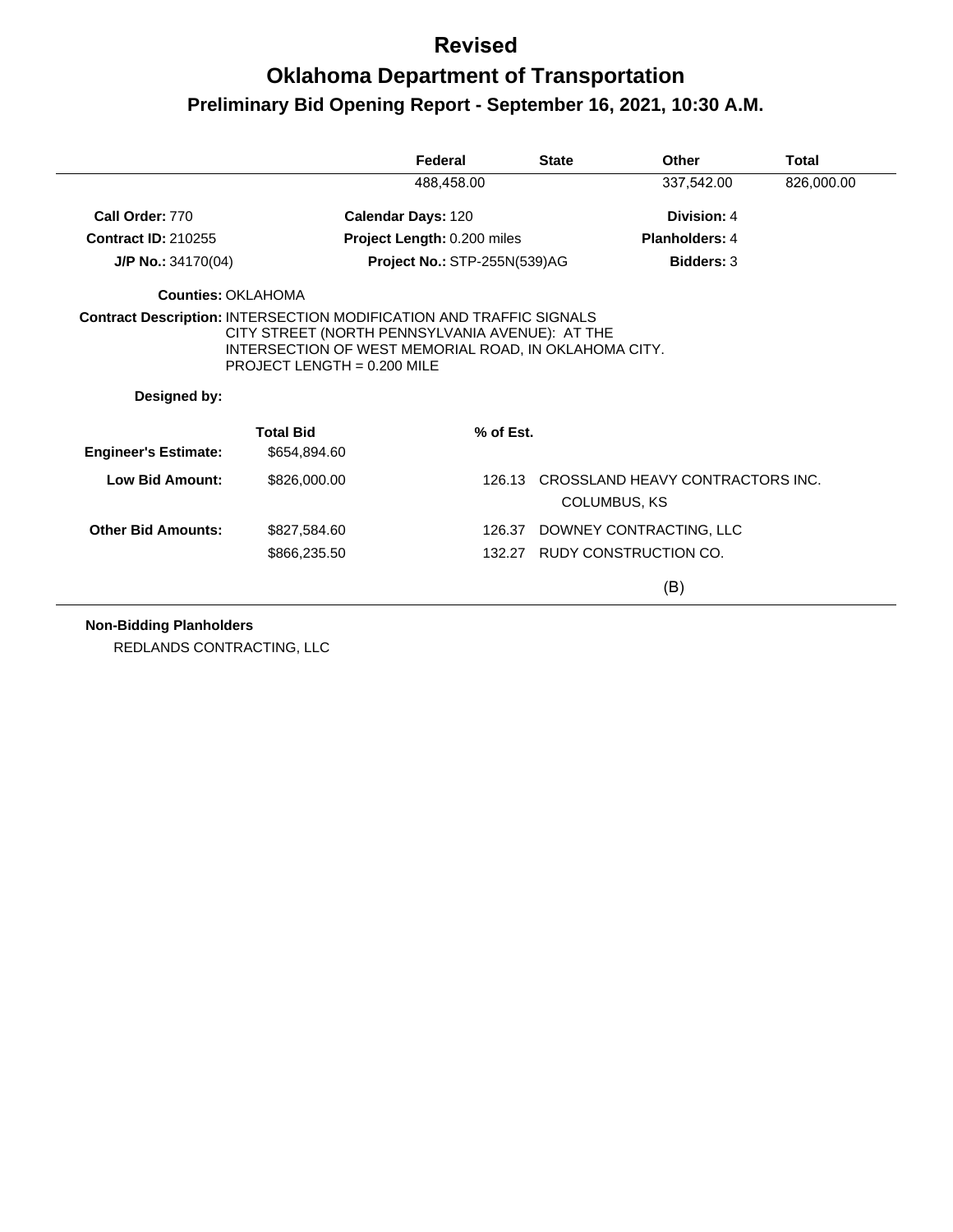# **Oklahoma Department of Transportation Preliminary Bid Opening Report - September 16, 2021, 10:30 A.M.**

|                                   |                                                                                                                                                                                                            | Federal                                           | <b>State</b> | Other                     | <b>Total</b> |
|-----------------------------------|------------------------------------------------------------------------------------------------------------------------------------------------------------------------------------------------------------|---------------------------------------------------|--------------|---------------------------|--------------|
|                                   |                                                                                                                                                                                                            |                                                   |              | 2,170,275.00              | 2,170,275.00 |
| Call Order: 775                   |                                                                                                                                                                                                            | <b>Calendar Days: 90</b>                          |              | Division: 8               |              |
| <b>Contract ID: 210256</b>        |                                                                                                                                                                                                            | Project Length: 7.754 miles                       |              | <b>Planholders: 3</b>     |              |
| $J/P$ No.: 33563(04)<br>33564(04) |                                                                                                                                                                                                            | Project No.: CIRB-258D(071)RB<br>CIRB-258C(072)RB |              | <b>Bidders: 2</b>         |              |
| <b>Counties: OTTAWA</b>           |                                                                                                                                                                                                            |                                                   |              |                           |              |
|                                   |                                                                                                                                                                                                            |                                                   |              |                           |              |
| Designed by:                      | COUNTY ROAD (E40 ROAD/E60 ROAD): E40 ROAD, FROM US69A EXTEND EAST NEAR<br>QUAPAW. E60 ROAD, FROM 0.5 MILES WEST OF THE US-69 JUNCTION EXTEND WEST<br>NEAR COMMERCE.<br><b>PROJECT LENGTH = 7.754 MILES</b> |                                                   |              |                           |              |
|                                   |                                                                                                                                                                                                            |                                                   |              |                           |              |
| <b>Engineer's Estimate:</b>       | <b>Total Bid</b><br>\$2,858,411.20                                                                                                                                                                         | % of Est.                                         |              |                           |              |
| <b>Low Bid Amount:</b>            | \$2,170,275.00                                                                                                                                                                                             | 75.93                                             |              | EMERY SAPP & SONS, INC.   |              |
|                                   |                                                                                                                                                                                                            |                                                   |              | COLUMBIA, MO              |              |
| <b>Other Bid Amounts:</b>         | \$3,159,000.00                                                                                                                                                                                             |                                                   |              | 110.52 APAC-CENTRAL, INC. |              |

**Non-Bidding Planholders**

BECCO CONTRACTORS, INC.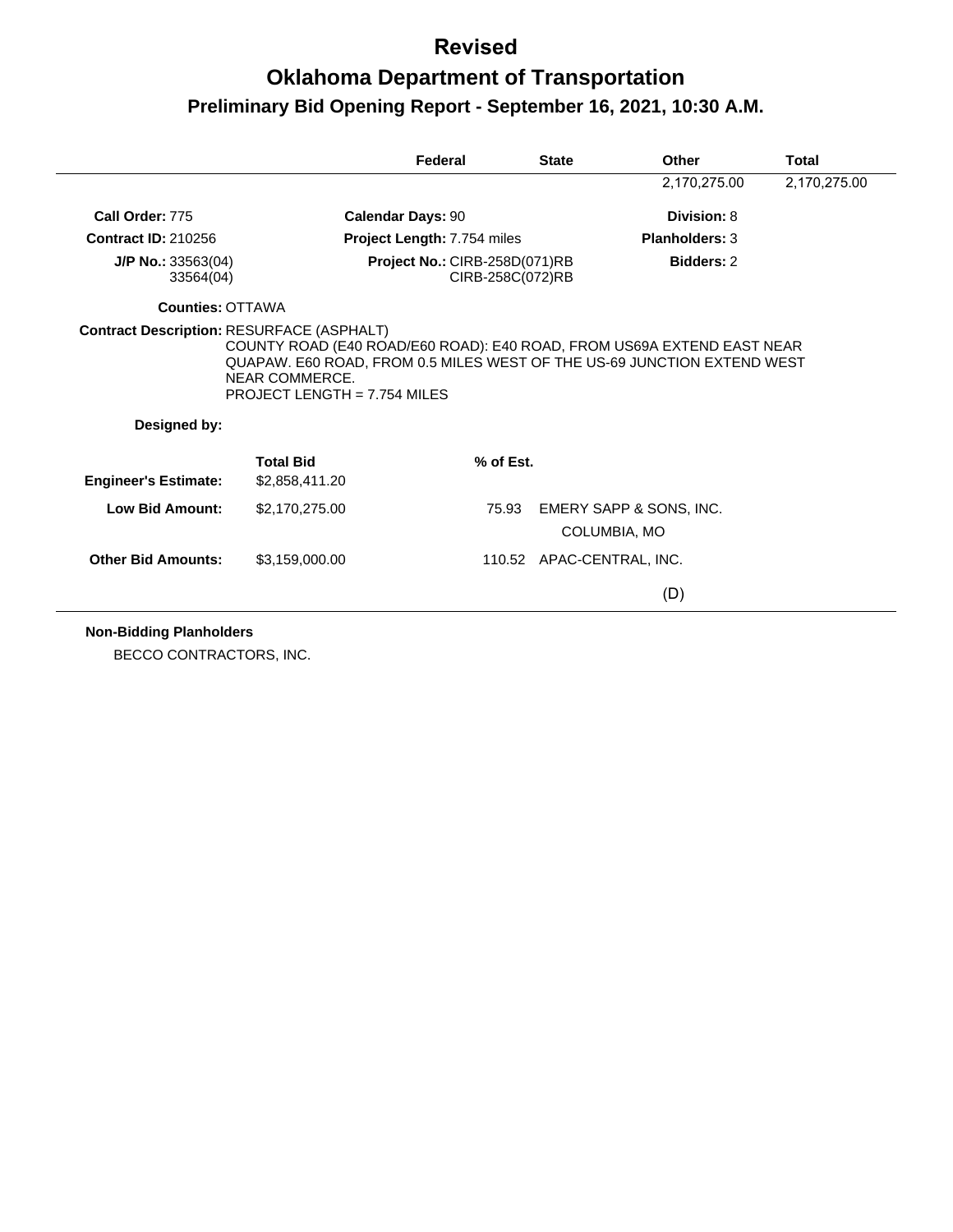|                             |                                                                                                                                                                                                                            | Federal                             | <b>State</b>  | <b>Other</b>                    | Total         |
|-----------------------------|----------------------------------------------------------------------------------------------------------------------------------------------------------------------------------------------------------------------------|-------------------------------------|---------------|---------------------------------|---------------|
|                             |                                                                                                                                                                                                                            |                                     | 15,857,000.00 |                                 | 15,857,000.00 |
| Call Order: 780             |                                                                                                                                                                                                                            | <b>Calendar Days: 500</b>           |               | Division: 8                     |               |
| <b>Contract ID: 200324</b>  |                                                                                                                                                                                                                            | <b>Project Length: 1.537 miles</b>  |               | <b>Planholders: 6</b>           |               |
| J/P No.: 27983(04)          |                                                                                                                                                                                                                            | <b>Project No.: SSP-259B(056)SS</b> |               | <b>Bidders: 2</b>               |               |
|                             | <b>Counties: OSAGE, PAWNEE</b>                                                                                                                                                                                             |                                     |               |                                 |               |
|                             | <b>Contract Description: BRIDGE AND APPROACHES</b><br>SH-99: OVER ARKANSAS RIVER, 2.0 MILES NORTHEAST<br>OF THE US-64 JUNCTION IN CLEVELAND.<br>PROJECT LENGTH = $1.335$ MILES<br><b>Designed by: ODOT BRIDGE DIVISION</b> |                                     |               |                                 |               |
|                             | <b>Total Bid</b>                                                                                                                                                                                                           | % of Est.                           |               |                                 |               |
| <b>Engineer's Estimate:</b> | \$13,377,520.04                                                                                                                                                                                                            |                                     |               |                                 |               |
| <b>Low Bid Amount:</b>      | \$15,857,000.00                                                                                                                                                                                                            | 118.53                              | TULSA, OK     | BECCO CONTRACTORS, INC.         |               |
| <b>Other Bid Amounts:</b>   | \$18,991,992.03                                                                                                                                                                                                            | 141.97                              |               | MANHATTAN ROAD & BRIDGE COMPANY |               |

#### **Non-Bidding Planholders**

JENSEN CONSTRUCTION COMPANY SHERWOOD CONSTRUCTION CO., INC. Timber Wolf Excavating, LLC OBC, INC.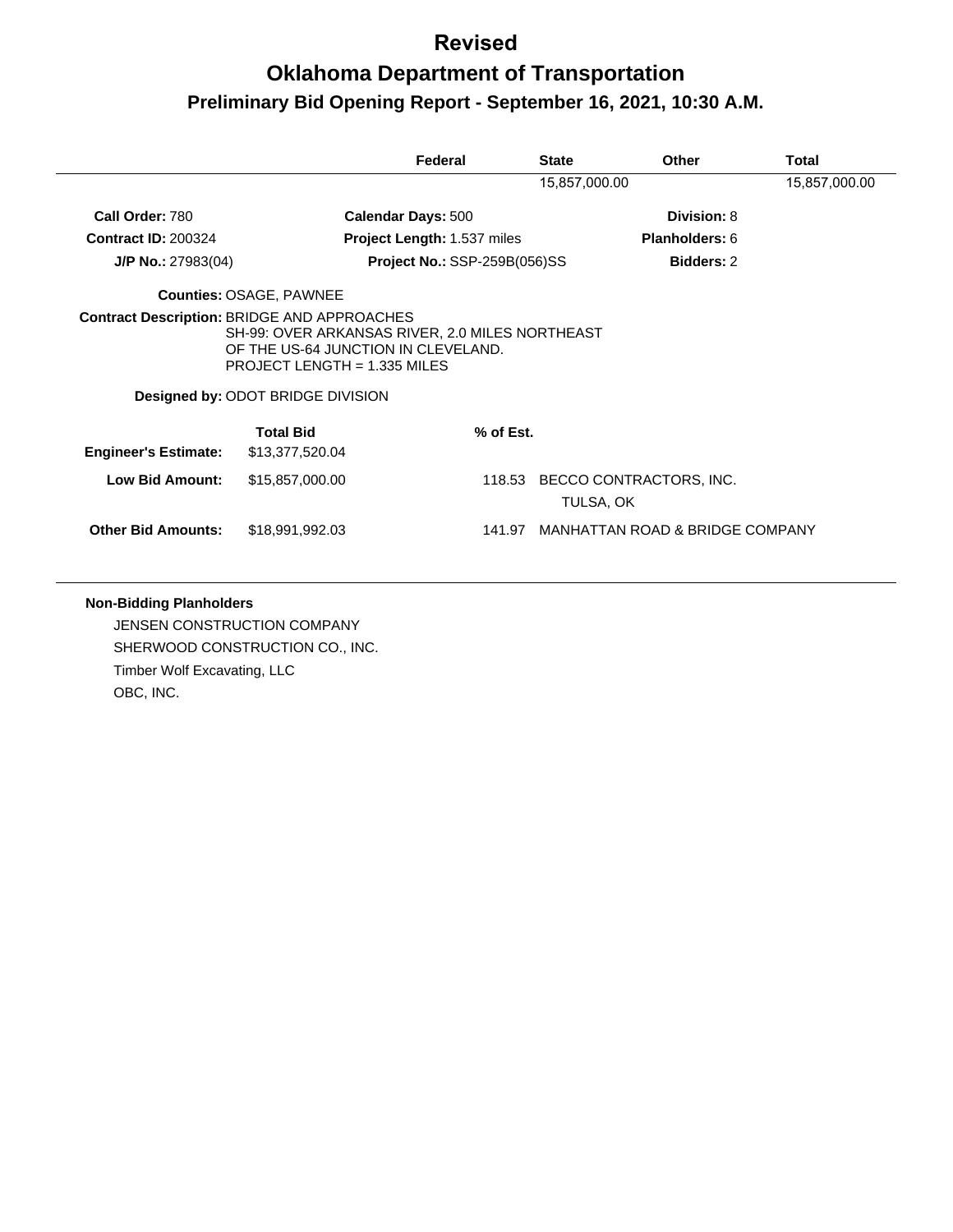# **Oklahoma Department of Transportation Preliminary Bid Opening Report - September 16, 2021, 10:30 A.M.**

|                                                    |                                                                                                                                                                        | Federal                      | <b>State</b>        | Other                              | <b>Total</b> |
|----------------------------------------------------|------------------------------------------------------------------------------------------------------------------------------------------------------------------------|------------------------------|---------------------|------------------------------------|--------------|
|                                                    |                                                                                                                                                                        | 496,038.00                   |                     | 130,431.59                         | 626,469.59   |
| Call Order: 783                                    |                                                                                                                                                                        | <b>Calendar Days: 210</b>    |                     | Division: 4                        |              |
| <b>Contract ID: 210267</b>                         |                                                                                                                                                                        | Project Length: 0.227 miles  |                     | <b>Planholders: 11</b>             |              |
| $J/P$ No.: 28717(04)                               |                                                                                                                                                                        | Project No.: STP-260D(039)Cl |                     | Bidders: 8                         |              |
| <b>Counties: PAYNE</b>                             |                                                                                                                                                                        |                              |                     |                                    |              |
| <b>Contract Description: BRIDGE AND APPROACHES</b> | COUNTY ROAD (EW-68): OVER TRIBUTARY OF CLEAR<br>CREEK, 2.3 MILES EAST OF I-35 NEAR STILLWATER.<br>PROJECT LENGTH = 0.208 MILE<br>Designed by: MEHLBURGER BRAWLEY, INC. |                              |                     |                                    |              |
|                                                    | <b>Total Bid</b>                                                                                                                                                       | % of Est.                    |                     |                                    |              |
| <b>Engineer's Estimate:</b>                        | \$639,330.88                                                                                                                                                           |                              |                     |                                    |              |
| <b>Low Bid Amount:</b>                             | \$626,469.59                                                                                                                                                           | 97.99                        |                     | <b>H &amp; H BRIDGE COMPANY</b>    |              |
|                                                    |                                                                                                                                                                        |                              |                     | JOPLIN, MO                         |              |
| <b>Other Bid Amounts:</b>                          | \$628,149.28                                                                                                                                                           | 98.25                        |                     | SEWELL BROS., INC.                 |              |
|                                                    | \$630,750.76                                                                                                                                                           | 98.66                        |                     | K & R BUILDERS, INC.               |              |
|                                                    | \$651,254.34                                                                                                                                                           | 101.86                       |                     | <b>RRY SERVICES LLC</b>            |              |
|                                                    | \$652,888.84                                                                                                                                                           |                              |                     | 102.12 BRIDGECO CONTRACTORS, INC.  |              |
|                                                    | \$821,796.40                                                                                                                                                           | 128.54                       | <b>CONSTRUCTION</b> | BRIGHT LIGHTING, INC. DBA BL TOWER |              |
|                                                    | \$889,407.54                                                                                                                                                           | 139.12                       |                     | CONCRETE SERVICES CORPORATION      |              |
|                                                    | \$2,413,363.94                                                                                                                                                         |                              |                     | 377.48 Timber Wolf Excavating, LLC |              |
|                                                    |                                                                                                                                                                        |                              |                     | (D)                                |              |

#### **Non-Bidding Planholders**

Central Bridge Company PARADIGM CONSTRUCTION & ENGINEERING, INC HASKELL LEMON CONSTRUCTION CO.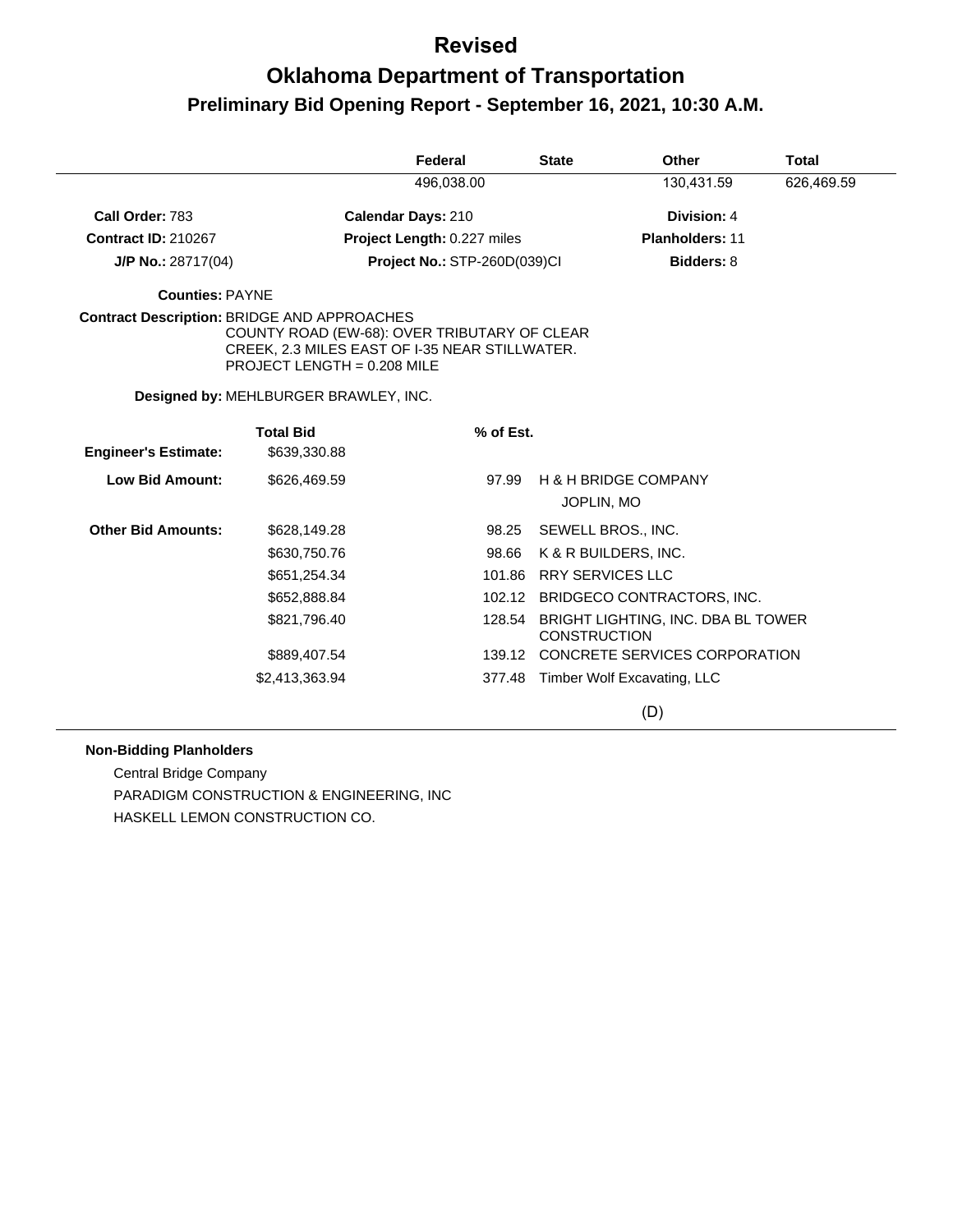| 14,102,088.25<br>3,525,522.06<br>17,627,610.31<br>Division: 4<br>Call Order: 785<br>Calendar Days: 650<br><b>Contract ID: 210085</b><br><b>Project Length: 2.785 miles</b><br><b>Planholders: 10</b><br><b>Project No.: STP-260B(056)PM</b><br><b>Bidders: 5</b><br>$J/P$ No.: 29860(04)<br><b>Counties: PAYNE</b><br><b>Contract Description: GRADE, DRAIN, AND SURFACE</b><br>US-177: FROM 0.2 MILES NORTH OF<br>THE SH-51 JUNCTION, EXTEND<br>NORTH IN STILLWATER.<br>PROJECT LENGTH = 2.785 MILES | Other<br>Total | <b>State</b> |  | Federal |  |
|-------------------------------------------------------------------------------------------------------------------------------------------------------------------------------------------------------------------------------------------------------------------------------------------------------------------------------------------------------------------------------------------------------------------------------------------------------------------------------------------------------|----------------|--------------|--|---------|--|
|                                                                                                                                                                                                                                                                                                                                                                                                                                                                                                       |                |              |  |         |  |
|                                                                                                                                                                                                                                                                                                                                                                                                                                                                                                       |                |              |  |         |  |
|                                                                                                                                                                                                                                                                                                                                                                                                                                                                                                       |                |              |  |         |  |
|                                                                                                                                                                                                                                                                                                                                                                                                                                                                                                       |                |              |  |         |  |
|                                                                                                                                                                                                                                                                                                                                                                                                                                                                                                       |                |              |  |         |  |
|                                                                                                                                                                                                                                                                                                                                                                                                                                                                                                       |                |              |  |         |  |
| Designed by:                                                                                                                                                                                                                                                                                                                                                                                                                                                                                          |                |              |  |         |  |
| <b>Total Bid</b><br>% of Est.<br><b>Engineer's Estimate:</b><br>\$14,737,631.60                                                                                                                                                                                                                                                                                                                                                                                                                       |                |              |  |         |  |
| <b>Low Bid Amount:</b><br>\$17,627,610.31<br>DUIT CONSTRUCTION COMPANY, INC.<br>119.61<br>EDMOND, OK                                                                                                                                                                                                                                                                                                                                                                                                  |                |              |  |         |  |
| <b>Other Bid Amounts:</b><br>CROSSLAND HEAVY CONTRACTORS INC.<br>\$17,974,000.00<br>121.96                                                                                                                                                                                                                                                                                                                                                                                                            |                |              |  |         |  |
| ALLEN CONTRACTING, INC./SHELL CONSTRUCTION<br>\$18,788,601.78<br>127.49<br>CO., INC. (JV)                                                                                                                                                                                                                                                                                                                                                                                                             |                |              |  |         |  |
| DOWNEY CONTRACTING, LLC<br>\$19,387,129.96<br>131.55                                                                                                                                                                                                                                                                                                                                                                                                                                                  |                |              |  |         |  |
| 156.85 GRADE LINE CONSTRUCTION, LLC<br>\$23,116,115.56                                                                                                                                                                                                                                                                                                                                                                                                                                                |                |              |  |         |  |

#### **Non-Bidding Planholders**

SILVER STAR CONSTRUCTION COMPANY, INC. Timber Wolf Excavating, LLC BECCO CONTRACTORS, INC. SHERWOOD CONSTRUCTION CO., INC. KOSS CONSTRUCTION COMPANY & SUBSIDIARY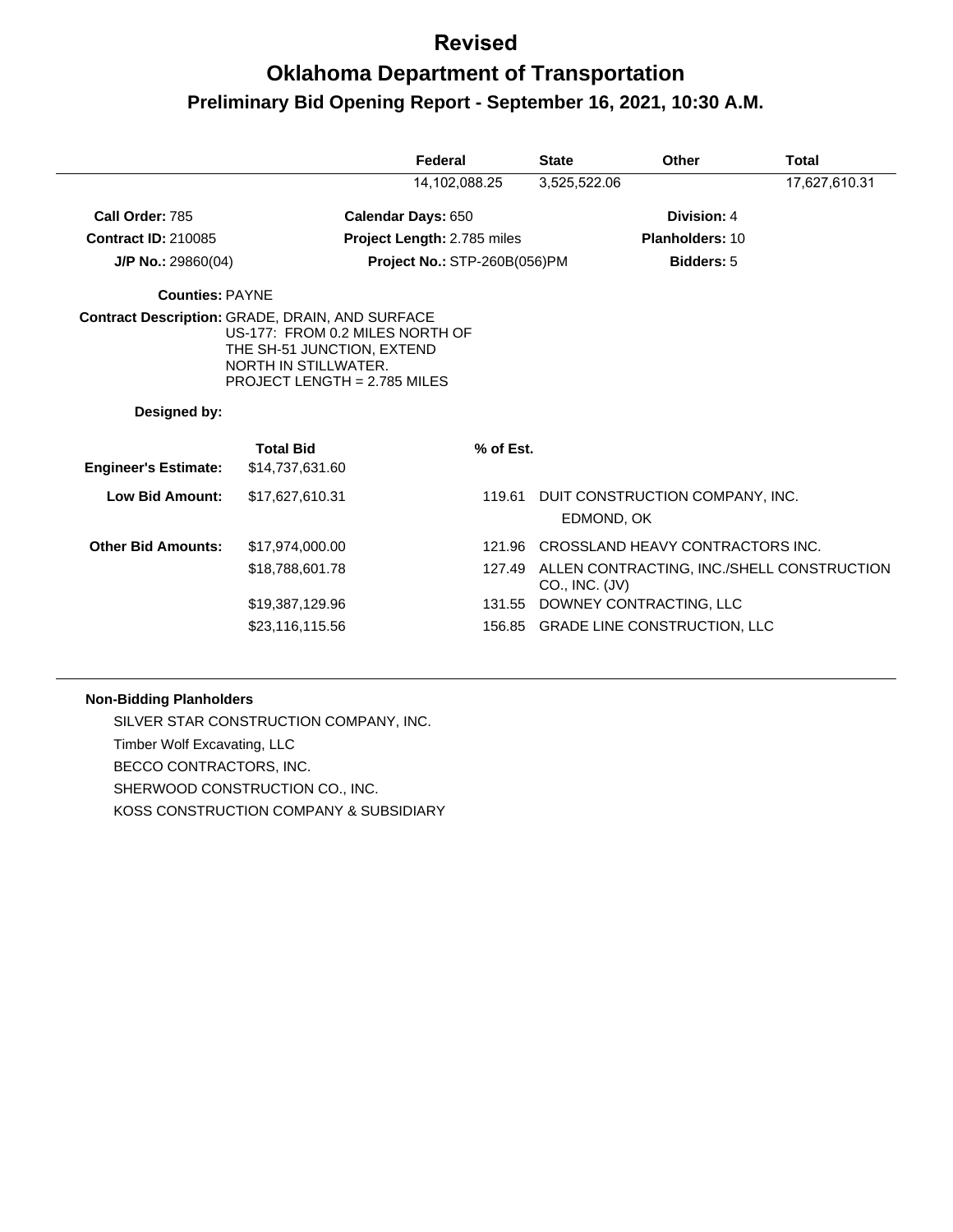|                             |                                                                                                                                                     | Federal                             | <b>State</b>    | Other                                 | <b>Total</b> |
|-----------------------------|-----------------------------------------------------------------------------------------------------------------------------------------------------|-------------------------------------|-----------------|---------------------------------------|--------------|
|                             |                                                                                                                                                     | 370,286.78                          | 92,571.70       |                                       | 462,858.48   |
| Call Order: 790             | <b>Calendar Days: 75</b>                                                                                                                            |                                     |                 | Division: 2                           |              |
| <b>Contract ID: 210257</b>  |                                                                                                                                                     | Project Length: 0.000 miles         |                 | Planholders: 5                        |              |
| $J/P$ No.: 35285(04)        |                                                                                                                                                     | <b>Project No.: STP-261F(106)3B</b> |                 | Bidders: 5                            |              |
| <b>Counties: PITTSBURG</b>  |                                                                                                                                                     |                                     |                 |                                       |              |
| Designed by:                | US-69/US-270/SH-31/COAL CREEK RD/ELECTRIC AVE/ROCK<br>CREEK RD/COUNTY ROAD: AT MULTIPLE LOCATIONS IN DIVISION II.<br>PROJECT LENGTH = $0.000$ MILES |                                     |                 |                                       |              |
|                             |                                                                                                                                                     |                                     |                 |                                       |              |
| <b>Engineer's Estimate:</b> | <b>Total Bid</b><br>\$558,771.55                                                                                                                    | % of Est.                           |                 |                                       |              |
| <b>Low Bid Amount:</b>      | \$462,858,48                                                                                                                                        | 82.84                               | CLAYTON, OK     | B & B CONSTRUCTION SERVICE J.T., INC. |              |
| <b>Other Bid Amounts:</b>   | \$488,157.78                                                                                                                                        | 87.36                               |                 | <b>BUILT RIGHT CONSTRUCTION, LLC</b>  |              |
|                             | \$538,803.25                                                                                                                                        | 96.43                               |                 | LOGOS CONSTRUCTION CO., LLC           |              |
|                             | \$621,387.01                                                                                                                                        | 111.21                              | PBX CORPORATION |                                       |              |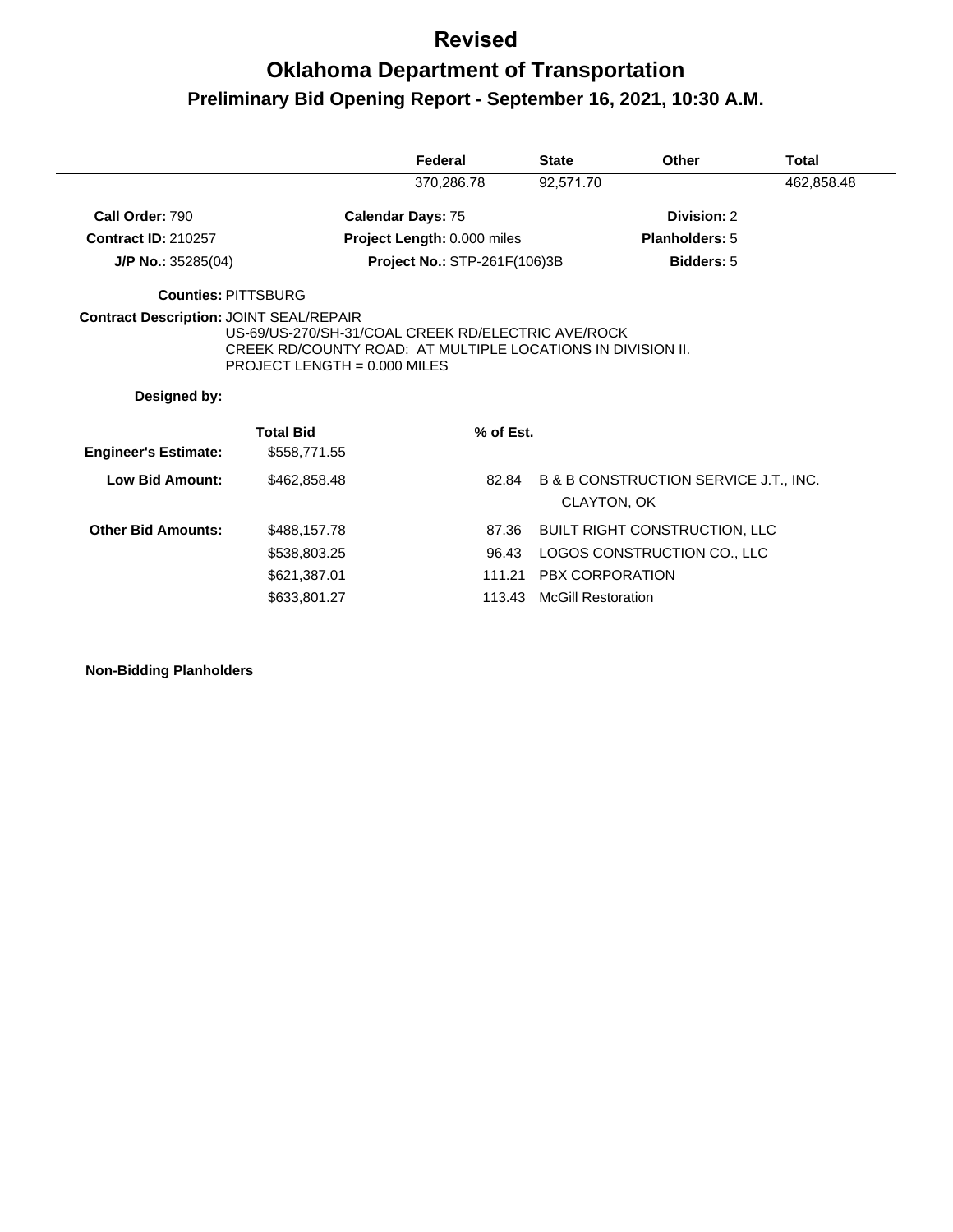|                                                |                                                                                                        | Federal                             | <b>State</b>              | Other                                 | Total      |
|------------------------------------------------|--------------------------------------------------------------------------------------------------------|-------------------------------------|---------------------------|---------------------------------------|------------|
|                                                |                                                                                                        | 131,626.28                          | 32,906.57                 |                                       | 164,532.85 |
| Call Order: 805                                | <b>Calendar Days: 45</b>                                                                               |                                     |                           | Division: 6                           |            |
| <b>Contract ID: 210260</b>                     |                                                                                                        | Project Length: 0.000 miles         |                           | <b>Planholders: 5</b>                 |            |
| $J/P$ No.: 35226(04)                           |                                                                                                        | <b>Project No.: STP-277F(051)3B</b> |                           | Bidders: 5                            |            |
|                                                | <b>Counties: ELLIS, WOODS, WOODWARD</b>                                                                |                                     |                           |                                       |            |
| <b>Contract Description: JOINT SEAL/REPAIR</b> | US-60/US-64/US-281/US-412/SH-50: AT MULTIPLE LOCATIONS IN DIVISION VI.<br>PROJECT LENGTH = $0.00$ MILE |                                     |                           |                                       |            |
|                                                |                                                                                                        |                                     |                           |                                       |            |
| Designed by:                                   |                                                                                                        |                                     |                           |                                       |            |
| <b>Engineer's Estimate:</b>                    | <b>Total Bid</b><br>\$197,740.60                                                                       | % of Est.                           |                           |                                       |            |
| Low Bid Amount:                                | \$164,532.85                                                                                           | 83.21                               | CLAYTON, OK               | B & B CONSTRUCTION SERVICE J.T., INC. |            |
| <b>Other Bid Amounts:</b>                      | \$182,722.75                                                                                           | 92.41                               |                           | <b>BUILT RIGHT CONSTRUCTION, LLC</b>  |            |
|                                                | \$186,802.43                                                                                           | 94.47                               | <b>McGill Restoration</b> |                                       |            |
|                                                | \$269,142.55                                                                                           |                                     | 136.11 PBX CORPORATION    |                                       |            |